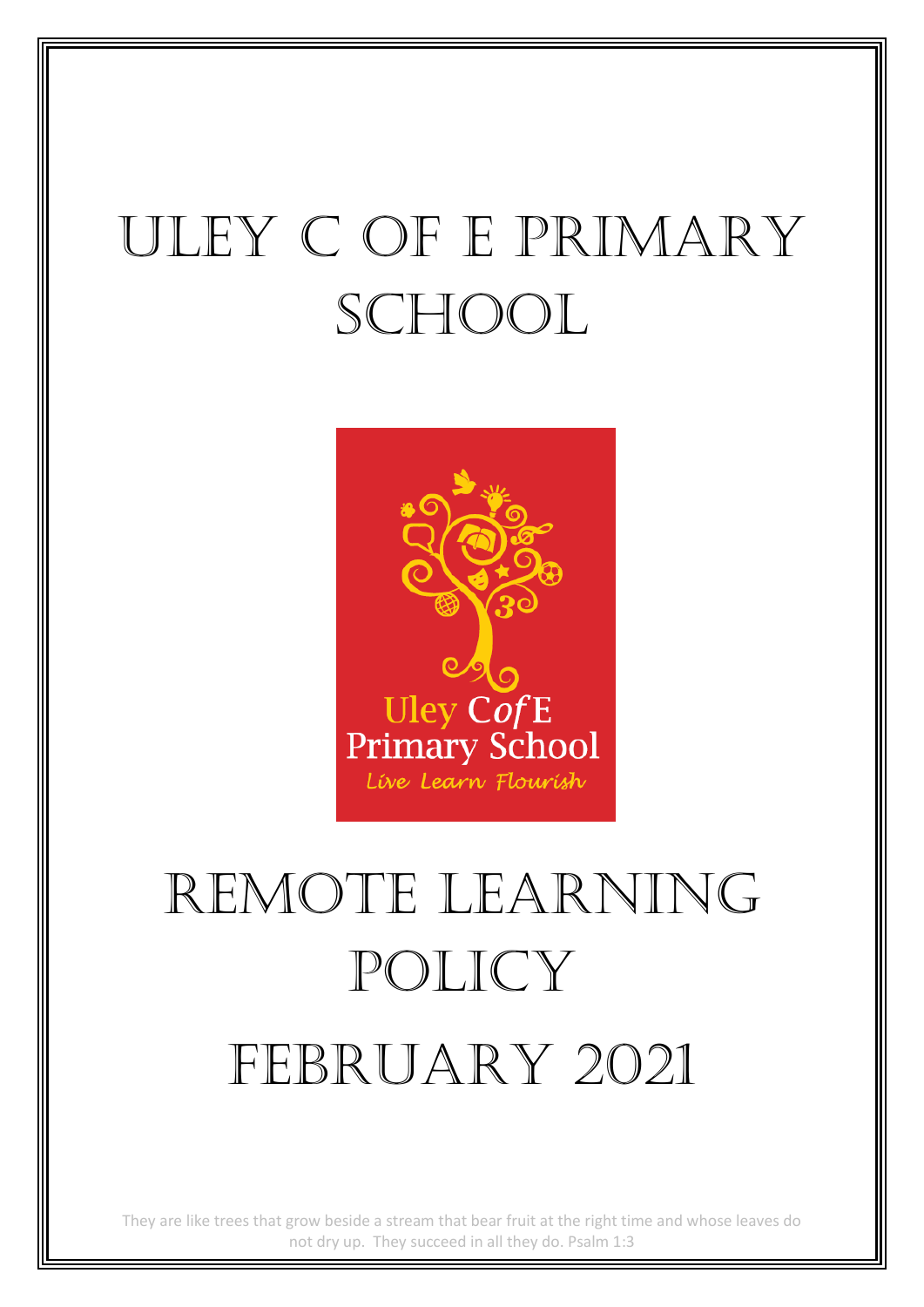#### **Ethos Statement**

*We believe that everyone should be given the opportunity and encouragement to be the best that they can be. To this end, we strive to create the right environment, deliver the right content, and embrace new ideas. We apply our school values of trust, friendship, compassion and wisdom to enable every individual to flourish within a moral framework built on Christian values. We believe that this can only be achieved by developing partnerships between children, staff, governors, parents and the wider community.*

#### **OUR SCHOOL VISION**

Live – Learn – Flourish

- $*$  Live: at home, in school, and in our local community
- $*$  Learn: about self, others, and our ever-changing world
- $*$  Flourish: be the best we can be in all that we do

#### **OUR SCHOOL MISSION**

- We give all children and staff the opportunities and encouragement to be the best that they can be
- $\bullet$  We create an environment that has the right balance of challenge and support
- $\bullet$  We deliver a curriculum that is right for our school, inspiring and motivating all, and embracing new ideas
- We apply our School Core Values of Trust, Friendship, Compassion and Wisdom in all that we do
- $\bullet$  We develop strong and effective partnerships between children, staff, governors, parents and the wider community
- We strive to ensure that all flourish within a moral framework built on Christian values and the Diocesan vision "I have come that they may have LIFE, and have it to the full". (John 10:10)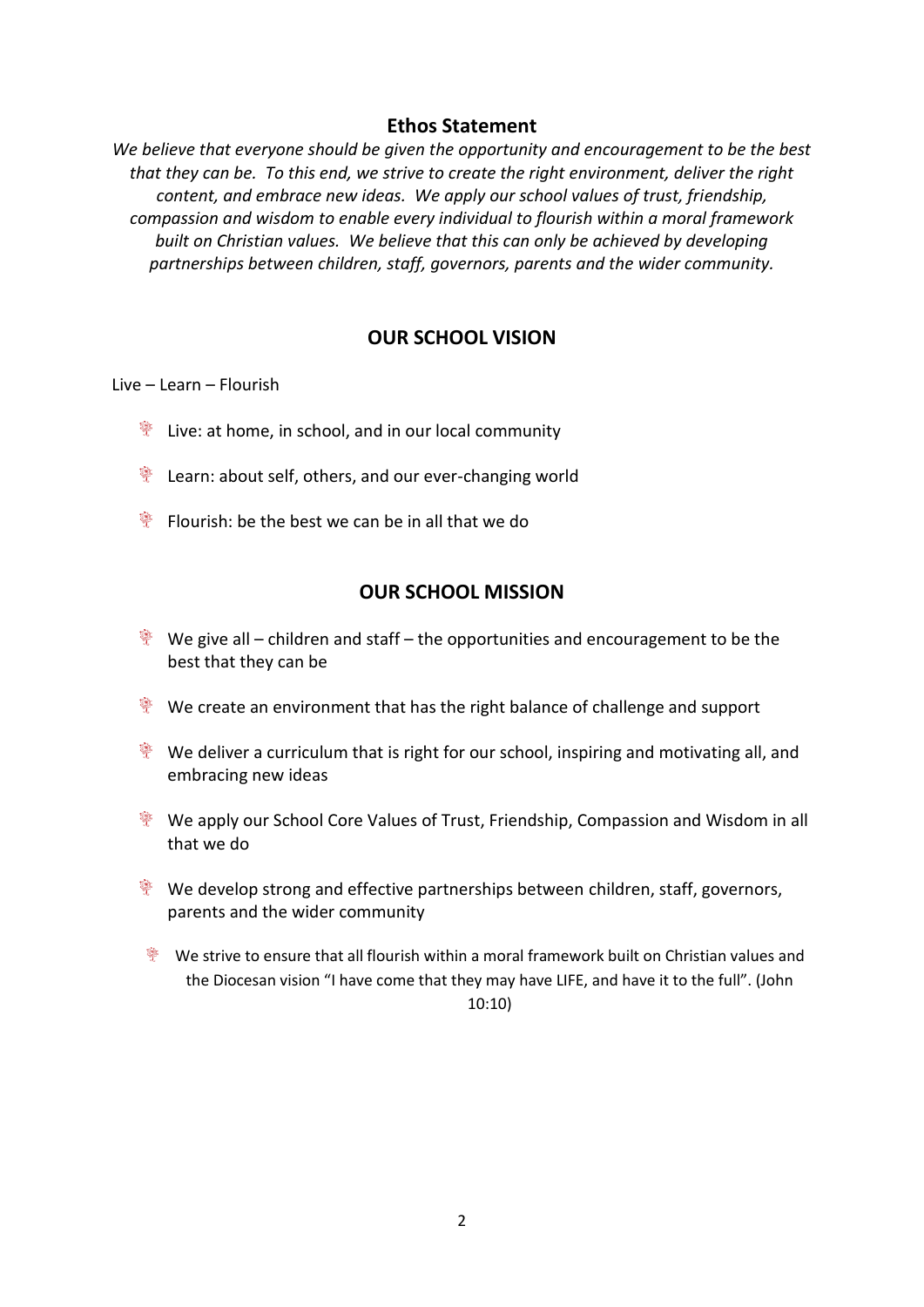#### **AIMS**

At Uley Primary school, we understand the need to continually deliver high quality education, including during periods of remote working. We recognise the importance of maintaining high expectations in all areas of school life and ensuring that all children have access to the learning resources and support they need to succeed.

This policy aims to:

- Ensure consistency in the approach to remote learning for children who are unable to attend school due to coronavirus.
- Set out expectations for all members of the school community with regards to remote learning.
- Provide appropriate guidelines for data protection.
- Protect children from the risks associated with using devices connected to the internet.
- Ensure robust safeguarding measures continue to be in effect during the period of remote learning.
- Ensure all children have are happy, healthy, and supported during periods of remote learning.

#### **LEGAL FRAMEWORK**

This policy has due regard to all relevant legislation and statutory guidance including, but not limited to, the following:

- Equality Act 2010
- Education Act 2004
- The General Data Protection Regulation (GDPR)
- The Reporting of Injuries, Diseases and Dangerous Occurrences Regulations 2013
- Data Protection Act 2018

This policy has due regard to national guidance including, but not limited to, the following:

- DfE (2020) 'Keeping children safe in education'
- DfE (2019) 'School attendance'
- DfE (2017) 'Special educational needs and disability code of practice: 0 to 25 years'
- DfE (2018) 'Health and safety: responsibilities and duties for schools'
- DfE (2018) 'Health and safety for school children'
- DfE (2016) 'Children missing education'
- DfE (2020) 'Safeguarding and remote education during coronavirus (COVID-19)'
- DfE (2020) 'Adapting teaching practice for remote education'
- DfE (2020) 'Guidance for full opening: schools'

#### **REMOTE LEARNING INTRODUCTION**

In the event of long term, whole school closure, staff at Uley Primary School will continue to provide education and support to our children, using, educational packs of resources, the school website, **Microsoft Teams** and other links to other digital learning platforms. This will ensure that the needs of all children are catered for and allow staff to keep in daily contact and provide a two-way platform for learning and teaching, in a professional and confidential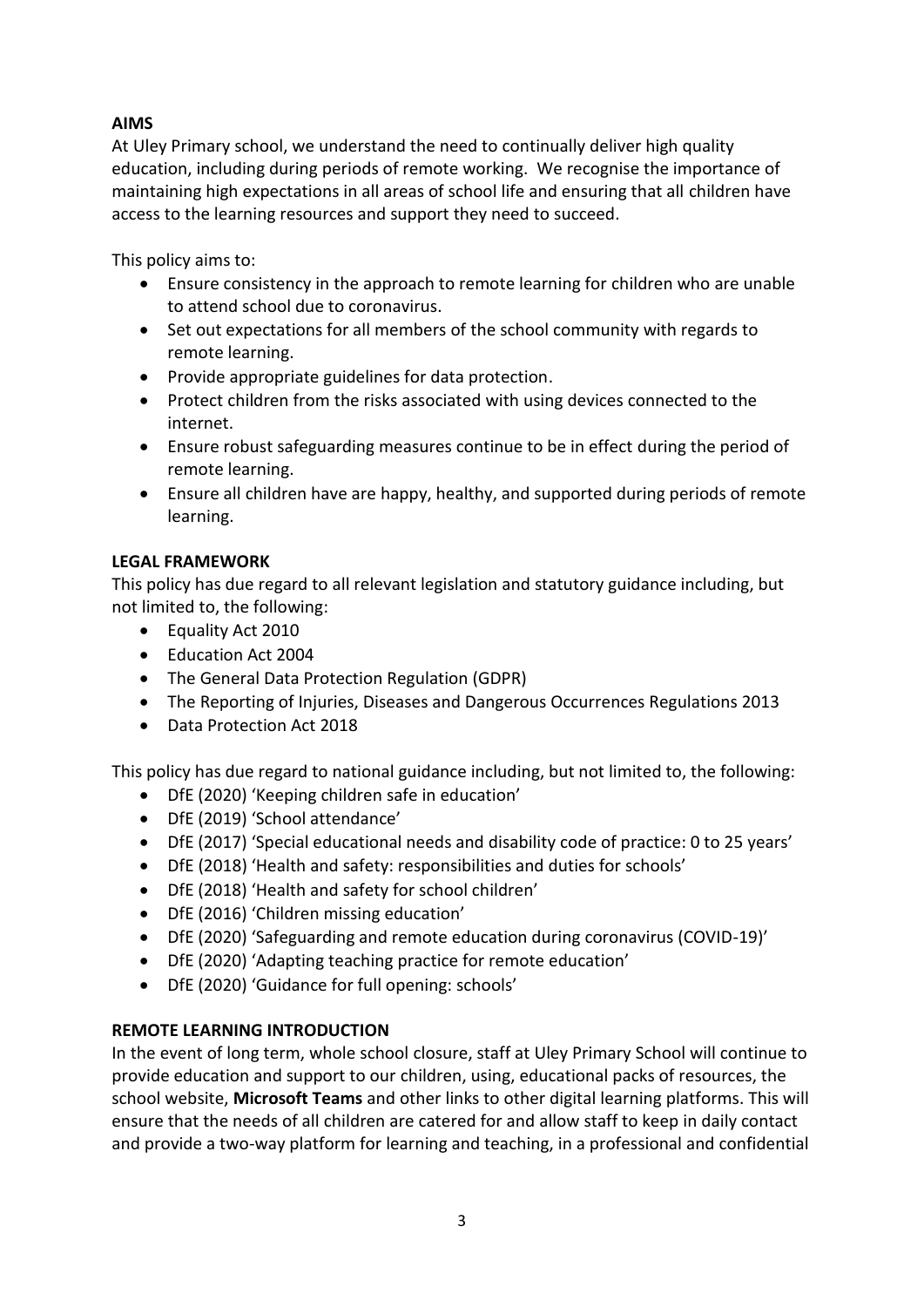manner with the children in their class. Teaching and learning can be tailored, changed and adapted as time progresses, in-line with DFE guidance.

#### **FLEXIBILITY**

We realise that the circumstances of a remote learning approach may affect families in a number of ways. In our planning and expectations we are aware of the need for flexibility from all sides:

- parents may be trying to work from home and there may be siblings in the family therefore access to technology as a family may be limited;
- teachers may be trying to manage their home situation and the learning of their own children, or the effective planning for both in-school and remote learning opportunities;
- systems may not always function as they should. An understanding of, and willingness to adapt to, these difficulties on all sides is essential for success.

#### **EXPECTATIONS OF THE CHILDREN'S AND PARENT'S ENGAGEMENT**

In the event of any class or school closure due to coronavirus, we believe that it is in the best interests of our children that we continue to provide structured support to the best of our ability. The work that children engage in during a period of lockdown will be part of our current planning and education, and **so cannot be considered as optional**. We will work with families to support setting up routines and access to materials to support your child's education. We do request a high level of involvement and good communication between school and home, and urge families to get in touch should there be any problems, questions, requests for help or guidance etc.

#### **THE CURRICULUM – WHAT WILL BE TAUGHT REMOTELY?**

We teach the same curriculum remotely as we do in school wherever possible and appropriate. However, we may need to make some adaptions in some subjects for example PE and Sports.

We expect that remote education will take children broadly the following number of hours each day. This is time that children are engaged online (recorded or live direct teaching time) and time for children to complete tasks and assignments independently.

- Key Stage 1: 3 hours a day on average across the cohort, with less for younger children
- Key Stage 2: 4 hours a day

#### **GENERAL PRINCIPLES**

Remote Learning will take place in 3 possible scenarios:

- An individual child is self-isolating
- A class is self-isolating
- Whole school closure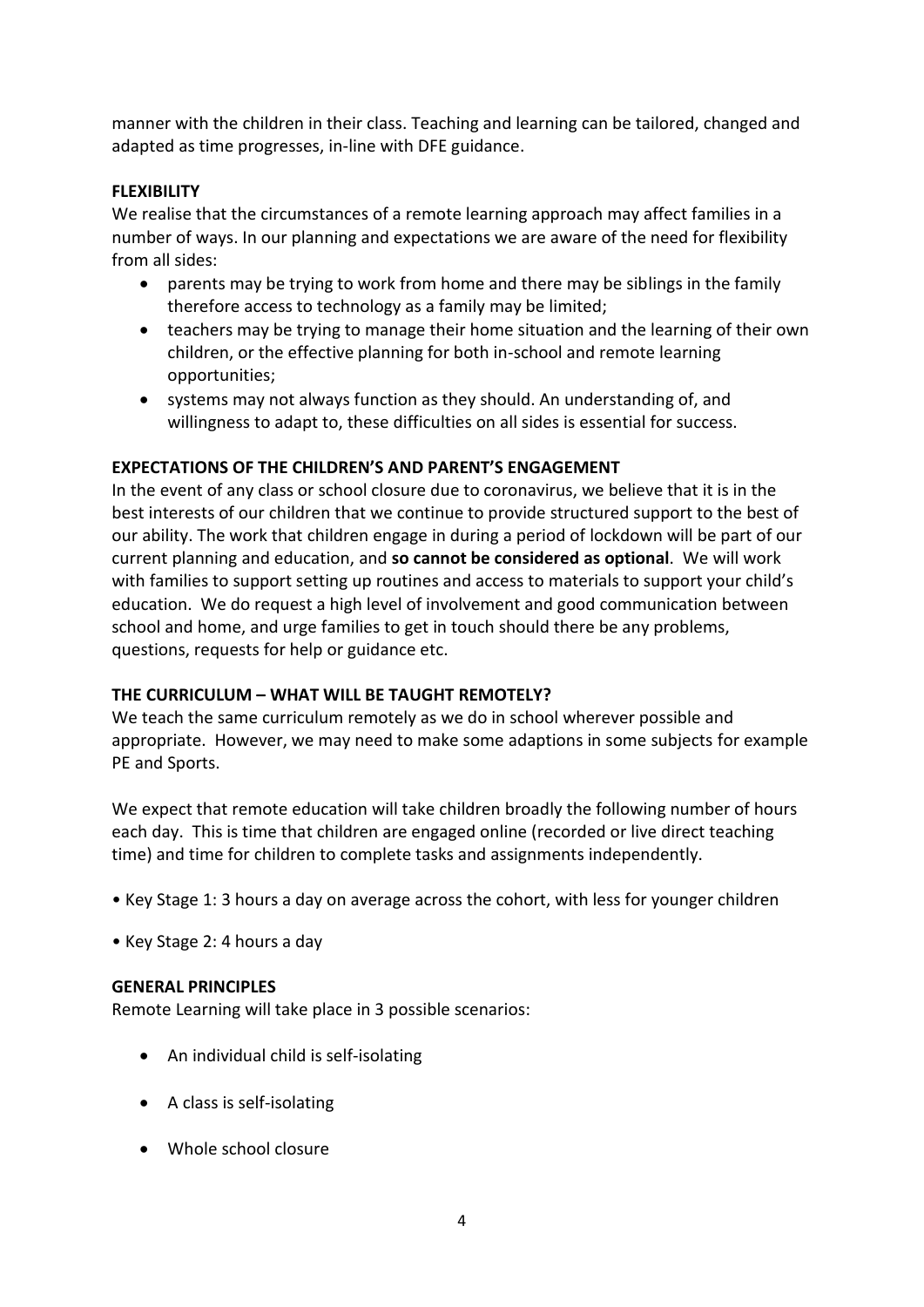| How will children be taught remotely?   |                                                                                                |  |
|-----------------------------------------|------------------------------------------------------------------------------------------------|--|
| <b>Scenarios</b>                        | Plan for education and welfare                                                                 |  |
| <b>Children self-isolating</b>          | Email sent via admin/class email with resources and                                            |  |
|                                         | guidance linked to current class work as soon as possible                                      |  |
| Covid isolation no symptoms and no      | but within 48 hours to enable teacher to put the relevant                                      |  |
| positive test but a member of the       | work together.                                                                                 |  |
| family has tested positive. Provide     |                                                                                                |  |
| education as long as family are fit and | In the meantime signposting to:                                                                |  |
| well to do so                           | <b>Mathletics</b>                                                                              |  |
|                                         | <b>Reading</b>                                                                                 |  |
| Covid positive test - unwell children - | Phonics practise - www.phonicsplay.co.uk                                                       |  |
| work to be sent, but appreciate illness | Rainbow Maths - https://www.uleyprimary.co.uk/the-                                             |  |
| may hinder                              | curriculum/maths/                                                                              |  |
|                                         | Spelling practice - found in the homework policy                                               |  |
|                                         | https://www.uleyprimary.co.uk/the-curriculum/homework/                                         |  |
|                                         | <b>Activities from the homework web</b>                                                        |  |
|                                         | https://www.uleyprimary.co.uk/the-curriculum/homework/<br>'The Oak National Academy' located - |  |
|                                         | www.thenational.academy and will be provided with                                              |  |
|                                         | information relating to topics or areas being covered in                                       |  |
|                                         | class                                                                                          |  |
|                                         |                                                                                                |  |
|                                         | Class teachers will set up times for Microsoft TEAMS links                                     |  |
|                                         | for registrations and teaching times based on family                                           |  |
|                                         | circumstances i.e. unwell child or parents and the best way                                    |  |
|                                         | to support a child(ren) out of school                                                          |  |
|                                         |                                                                                                |  |
|                                         | Phone calls to check in and support from classroom and                                         |  |
|                                         | office staff                                                                                   |  |
|                                         |                                                                                                |  |
|                                         | <b>Monitoring Levels of Engagement</b>                                                         |  |
|                                         | Levels of engagement with school provision provided will be                                    |  |
|                                         | monitored daily through video conferencing with the                                            |  |
|                                         | children and through the work returned to school via                                           |  |
|                                         | Teams, email etc.                                                                              |  |
|                                         | Where levels of engagement are becoming a concern, the                                         |  |
|                                         | school will contact families to explore the reasons behind                                     |  |
|                                         | non-engagement or declining engagement, and to work                                            |  |
|                                         | with the families to reach to a solution in order to best                                      |  |
|                                         | support the children's education.                                                              |  |
|                                         |                                                                                                |  |
|                                         | <b>Assessing Children's Work</b>                                                               |  |
|                                         | Assessing children's work can take many forms and may not                                      |  |
|                                         | mean extensive written comments for individual children.                                       |  |
|                                         | All feedback will be by teacher judgement and appropriate                                      |  |
|                                         | to the children's age and the task.                                                            |  |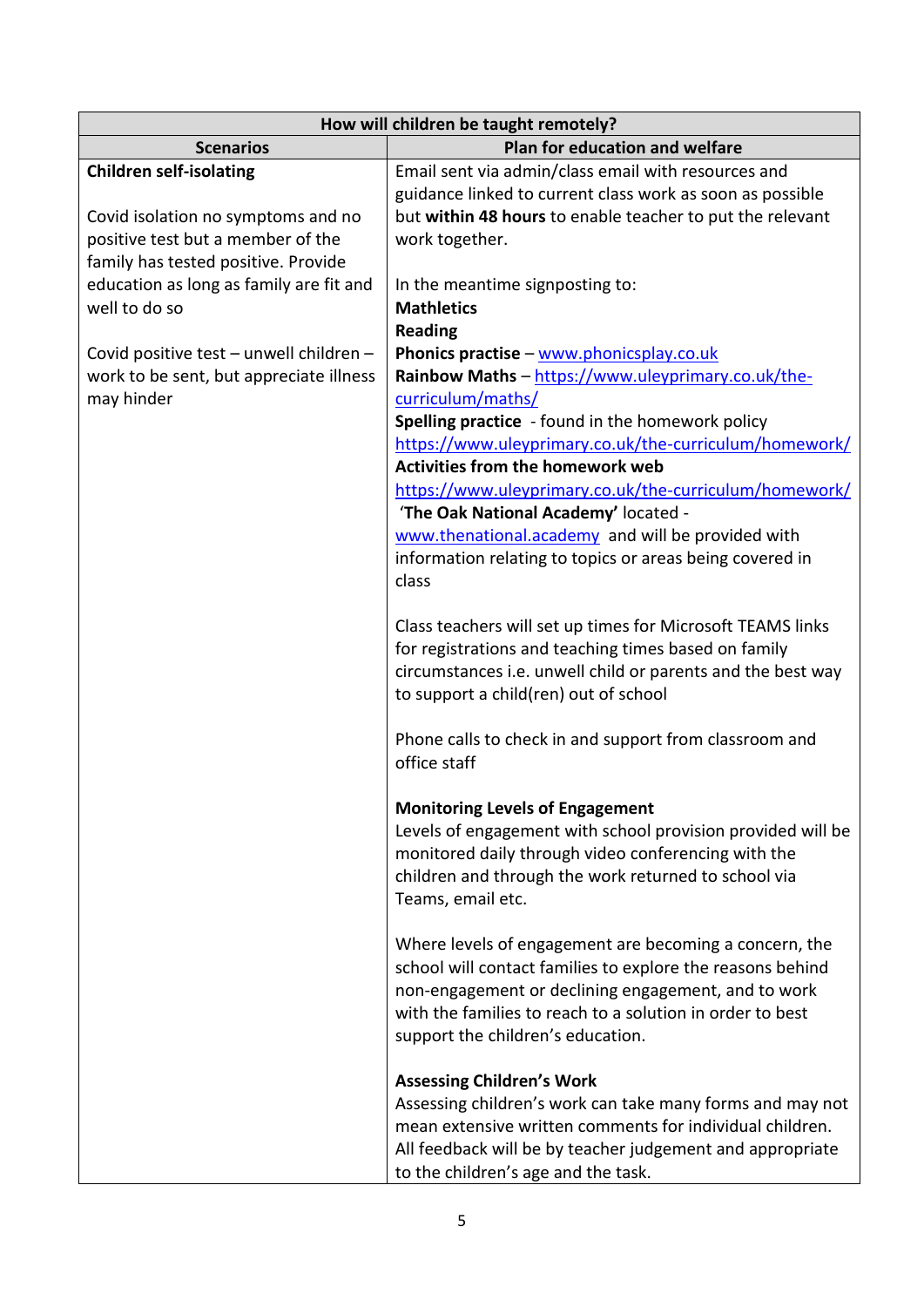|                                                                                                 | There will tasks where parents/carers support the children's<br>learning too, and this is absolutely fine. It would be helpful<br>to know assessment and feedback the level of support<br>given particularly younger children as older children will be<br>able to articulate this. This can be done by simply writing<br>on the children's work before sending it or emailing the<br>class teacher.<br>Our approach to assessment and feeding back on children's<br>work include:<br>Verbal feedback via TEAMS, phone call or email and<br>$\bullet$<br>consist of 'wows' and 'nows' in line with our<br><b>Feedback Policy</b> |  |
|-------------------------------------------------------------------------------------------------|----------------------------------------------------------------------------------------------------------------------------------------------------------------------------------------------------------------------------------------------------------------------------------------------------------------------------------------------------------------------------------------------------------------------------------------------------------------------------------------------------------------------------------------------------------------------------------------------------------------------------------|--|
|                                                                                                 | <b>Supporting My Plans at home.</b><br>If a child has a My Plan, the targets will be looked at by the<br>Class Teacher and where possible, adapted for remote<br>learning. Class Teachers will offer support in ways of<br>supporting these targets remotely.                                                                                                                                                                                                                                                                                                                                                                    |  |
| Class lockdown due to positive                                                                  | Activity web and lesson sequences with reference to the                                                                                                                                                                                                                                                                                                                                                                                                                                                                                                                                                                          |  |
| testing of a member of staff or child                                                           | topic already planned will be sent out within the first two<br>days of lockdown. The class teacher will communicate                                                                                                                                                                                                                                                                                                                                                                                                                                                                                                              |  |
| This will mean school staff self-<br>isolating too.                                             | promptly with the parents/children with provision for the<br>first 1 or two days whilst the additional provision is<br>prepared.                                                                                                                                                                                                                                                                                                                                                                                                                                                                                                 |  |
| Fit and well staff to keep in touch with                                                        |                                                                                                                                                                                                                                                                                                                                                                                                                                                                                                                                                                                                                                  |  |
| the families plus the school offices too                                                        | Oak Academy cross referenced to help support the school's<br>curriculum plus other resources to support - as above                                                                                                                                                                                                                                                                                                                                                                                                                                                                                                               |  |
| Covid positive test - unwell<br>children/staff - illness may affect the<br>remote learning plan | Video communication across the week via Microsoft<br>Teams. This will look like:                                                                                                                                                                                                                                                                                                                                                                                                                                                                                                                                                 |  |
|                                                                                                 | Daily attendance through Microsoft TEAMS for<br>registration and check in for the day. If your child is<br>unable to check in then please let the school know<br>via the class email, admin@ email or ring the school.<br>If your child does not check in during registration<br>times and the school does not know why, then you<br>will contacted in line with Attendance Policy.                                                                                                                                                                                                                                              |  |
|                                                                                                 | Registration/check in/live interaction                                                                                                                                                                                                                                                                                                                                                                                                                                                                                                                                                                                           |  |
|                                                                                                 | Class 4 9:00am<br>$\circ$                                                                                                                                                                                                                                                                                                                                                                                                                                                                                                                                                                                                        |  |
|                                                                                                 | Class 3 9:20am<br>$\circ$                                                                                                                                                                                                                                                                                                                                                                                                                                                                                                                                                                                                        |  |
|                                                                                                 | Class 2 9:40am<br>$\circ$                                                                                                                                                                                                                                                                                                                                                                                                                                                                                                                                                                                                        |  |
|                                                                                                 | Class 1 10:00am<br>$\circ$                                                                                                                                                                                                                                                                                                                                                                                                                                                                                                                                                                                                       |  |
|                                                                                                 | Live interaction                                                                                                                                                                                                                                                                                                                                                                                                                                                                                                                                                                                                                 |  |
|                                                                                                 | Class 3 11:00am<br>$\circ$                                                                                                                                                                                                                                                                                                                                                                                                                                                                                                                                                                                                       |  |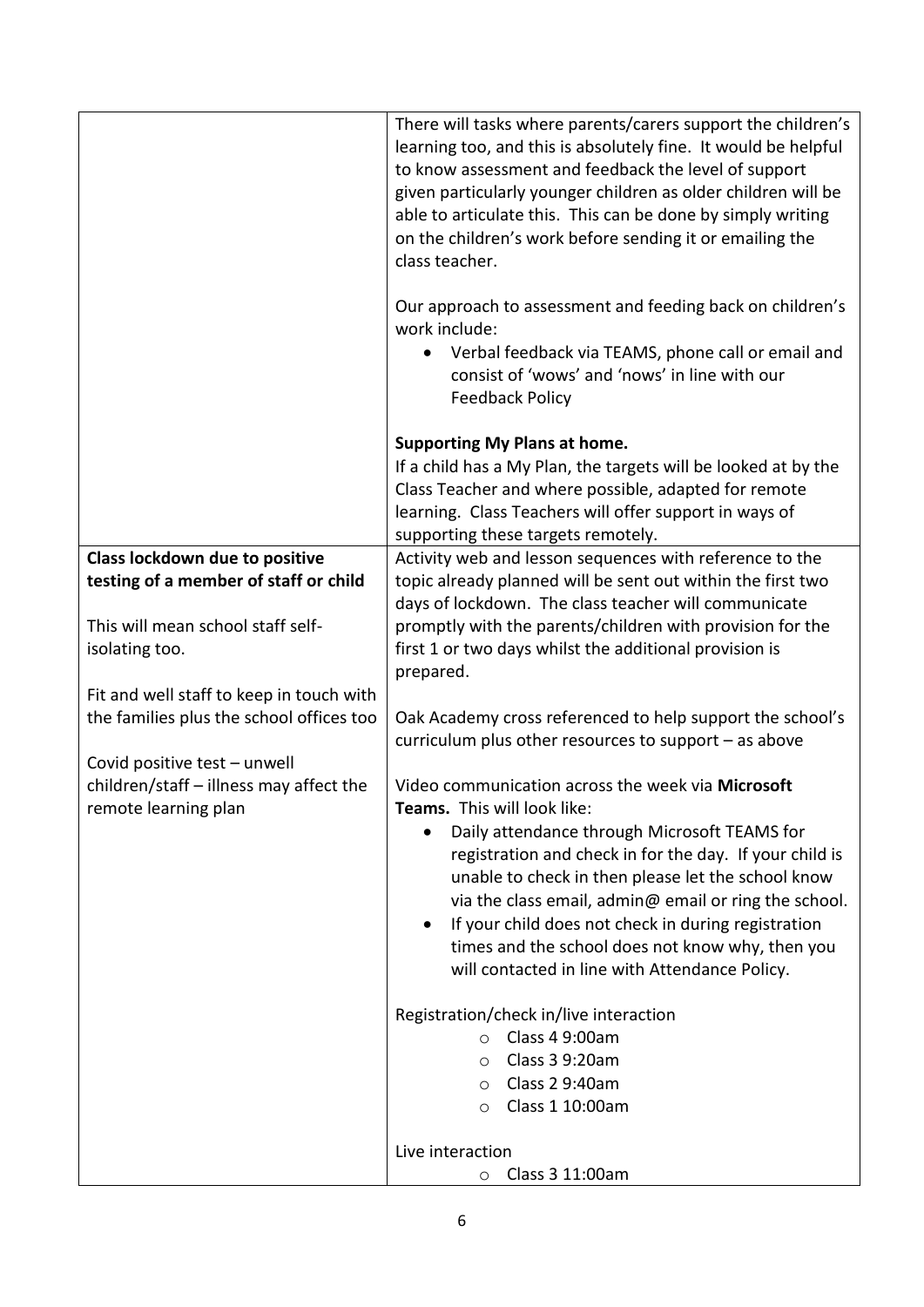| Class 4 11:20am<br>$\circ$                                                                                                                                                                                                                                                                                                                                                                                         |
|--------------------------------------------------------------------------------------------------------------------------------------------------------------------------------------------------------------------------------------------------------------------------------------------------------------------------------------------------------------------------------------------------------------------|
| Class 2 11.50am<br>$\circ$                                                                                                                                                                                                                                                                                                                                                                                         |
| Class 1 1.30pm<br>$\circ$                                                                                                                                                                                                                                                                                                                                                                                          |
|                                                                                                                                                                                                                                                                                                                                                                                                                    |
| Registration/check in/live interaction                                                                                                                                                                                                                                                                                                                                                                             |
| Class 2 1:30pm<br>$\circ$                                                                                                                                                                                                                                                                                                                                                                                          |
|                                                                                                                                                                                                                                                                                                                                                                                                                    |
| $\circ$ Class 3 2:15pm                                                                                                                                                                                                                                                                                                                                                                                             |
| $\circ$ Class 4 2:40pm                                                                                                                                                                                                                                                                                                                                                                                             |
| $\circ$ Class 1 3:00pm                                                                                                                                                                                                                                                                                                                                                                                             |
| Other opportunities will be planned for via TEAMS such as:<br>Beginning of the week to introduce the work<br>PSHE/wellbeing activities<br>$\bullet$<br>School pre-recorded activities as required<br>$\bullet$<br>As the teacher sees is best to support learning and<br>$\bullet$<br>wellbeing - arranging small group video links,<br>arranging maths support etc<br>Individual 1-1 for those in need of support |
|                                                                                                                                                                                                                                                                                                                                                                                                                    |
| Class emails for communication:                                                                                                                                                                                                                                                                                                                                                                                    |
| class1@uley.gloucs.sch.uk                                                                                                                                                                                                                                                                                                                                                                                          |
| class2@uley.gloucs.sch.uk                                                                                                                                                                                                                                                                                                                                                                                          |
| class3@uley.gloucs.sch.uk                                                                                                                                                                                                                                                                                                                                                                                          |
| class4@uley.gloucs.sch.uk                                                                                                                                                                                                                                                                                                                                                                                          |
|                                                                                                                                                                                                                                                                                                                                                                                                                    |
| Phone calls to check in and support from class and office<br>staff                                                                                                                                                                                                                                                                                                                                                 |
| <b>Monitoring Levels of Engagement</b>                                                                                                                                                                                                                                                                                                                                                                             |
| Levels of engagement with school provision provided will be<br>monitored daily through video conferencing with the<br>children and through the work returned to school via<br>Teams, email etc.                                                                                                                                                                                                                    |
| Where levels of engagement are becoming a concern, the<br>school will contact families to explore the reasons behind<br>non-engagement or declining engagement, and to work<br>with the families to reach to a solution in order to best<br>support the children's education.                                                                                                                                      |
| <b>Assessing Children's Work</b><br>Assessing children's work can take many forms and may not<br>mean extensive written comments for individual children.<br>All feedback with by teacher judgement and appropriate to<br>the children's age and the task.                                                                                                                                                         |
| There will tasks where parents/carers support the children's                                                                                                                                                                                                                                                                                                                                                       |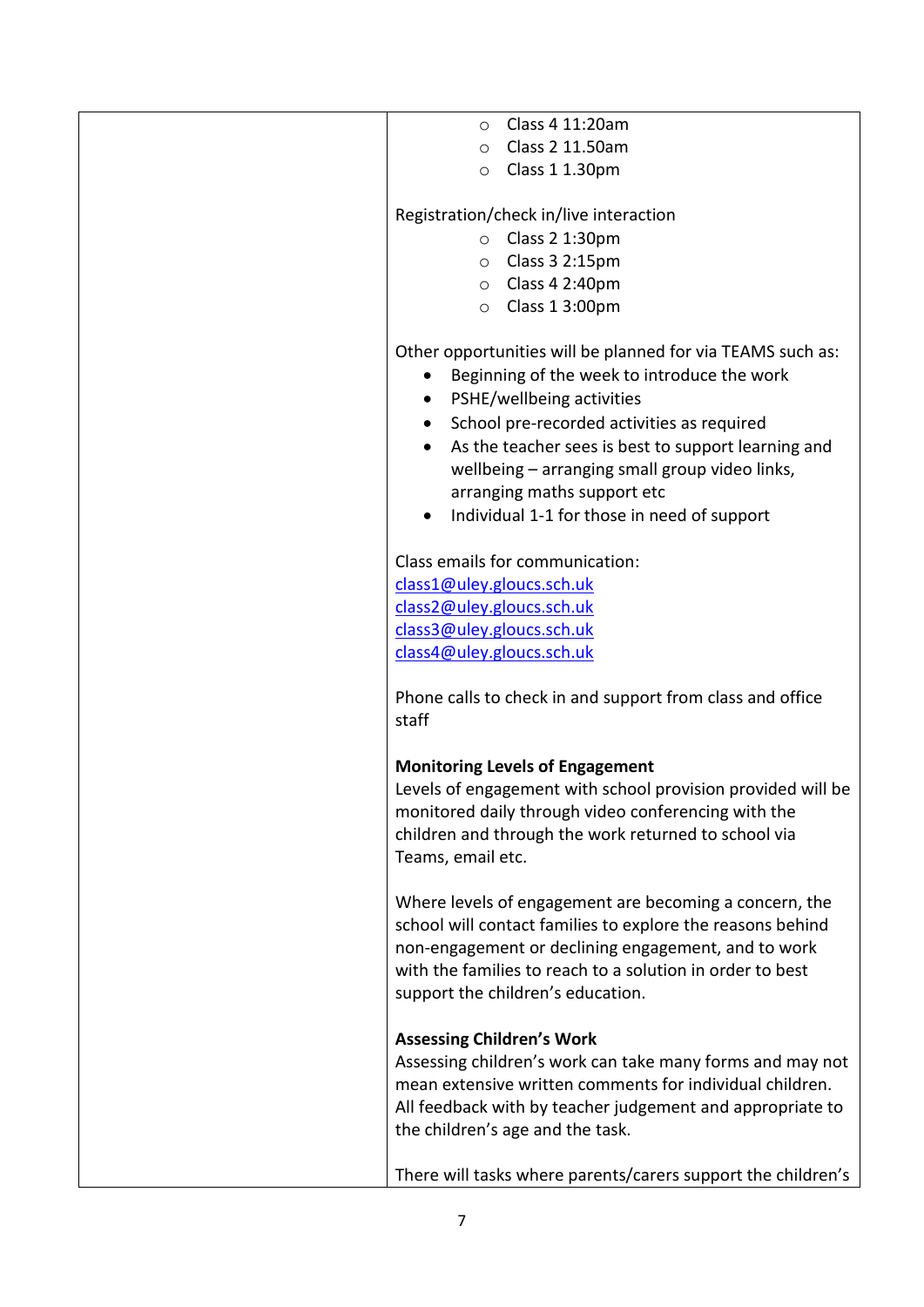|                                                                         | learning too, and this is absolutely fine. It would be helpful<br>to know assessment and feedback the level of support<br>given particularly younger children as older children will be<br>able to articulate this. This can be done by simply writing<br>on the children's work before sending it or emailing the<br>class teacher. |  |
|-------------------------------------------------------------------------|--------------------------------------------------------------------------------------------------------------------------------------------------------------------------------------------------------------------------------------------------------------------------------------------------------------------------------------|--|
|                                                                         | Our approach to assessment and feeding back on children's<br>work include:<br>Verbal feedback as a smaller group or class via<br>$\bullet$<br><b>TEAMS</b><br>Sharing work and asking questions<br>$\bullet$<br>Individualised feedback via email<br>$\bullet$<br>Using 'wows' and 'nows' in line with our Feedback<br>Policy        |  |
|                                                                         | <b>Supporting My Plans at home.</b><br>If a child has a My Plan, the targets will be looked at by the<br>Class Teacher and where possible, adapted for remote<br>learning. Class Teachers will offer support in ways of<br>supporting these targets remotely.                                                                        |  |
| School lockdown/local                                                   | Activity web and lesson sequences with reference to the<br>topic already planned will be sent out within the first two                                                                                                                                                                                                               |  |
| lockdown/national lockdown                                              | days of lockdown. The class teacher will communicate                                                                                                                                                                                                                                                                                 |  |
| Consideration for families at home                                      | promptly with the parents/children with provision for the                                                                                                                                                                                                                                                                            |  |
| with siblings, working parents and/or                                   | first 1 or two days whilst the additional provision is                                                                                                                                                                                                                                                                               |  |
| illness                                                                 | prepared.                                                                                                                                                                                                                                                                                                                            |  |
| Consideration of school staff                                           | Oak Academy cross referenced to help support the school's                                                                                                                                                                                                                                                                            |  |
| caring/providing home learning for<br>their own families and/or illness | curriculum plus other resources to support $-$ as above                                                                                                                                                                                                                                                                              |  |
|                                                                         | Video communication across the week via Microsoft Teams                                                                                                                                                                                                                                                                              |  |
| Some school staff to be placed in                                       | This will look like:                                                                                                                                                                                                                                                                                                                 |  |
| school to work with children of<br>keyworkers and children who have     | Daily attendance through Microsoft TEAMS for<br>٠                                                                                                                                                                                                                                                                                    |  |
| access to school                                                        | registration and check in for the day. If your child is<br>unable to check in then please let the school know                                                                                                                                                                                                                        |  |
|                                                                         | via the class email, admin@ email or ring the school.                                                                                                                                                                                                                                                                                |  |
|                                                                         | If your child does not check in during registration<br>$\bullet$                                                                                                                                                                                                                                                                     |  |
|                                                                         | times and the school does not know why, then you                                                                                                                                                                                                                                                                                     |  |
|                                                                         | will contacted                                                                                                                                                                                                                                                                                                                       |  |
|                                                                         | Registration/check in/live interaction<br>Class 4 9:00am<br>$\Omega$                                                                                                                                                                                                                                                                 |  |
|                                                                         | Class 3 9:20am<br>$\circ$                                                                                                                                                                                                                                                                                                            |  |
|                                                                         | Class 2 9:40am<br>$\circ$                                                                                                                                                                                                                                                                                                            |  |
|                                                                         | Class 1 10:00am<br>$\circ$                                                                                                                                                                                                                                                                                                           |  |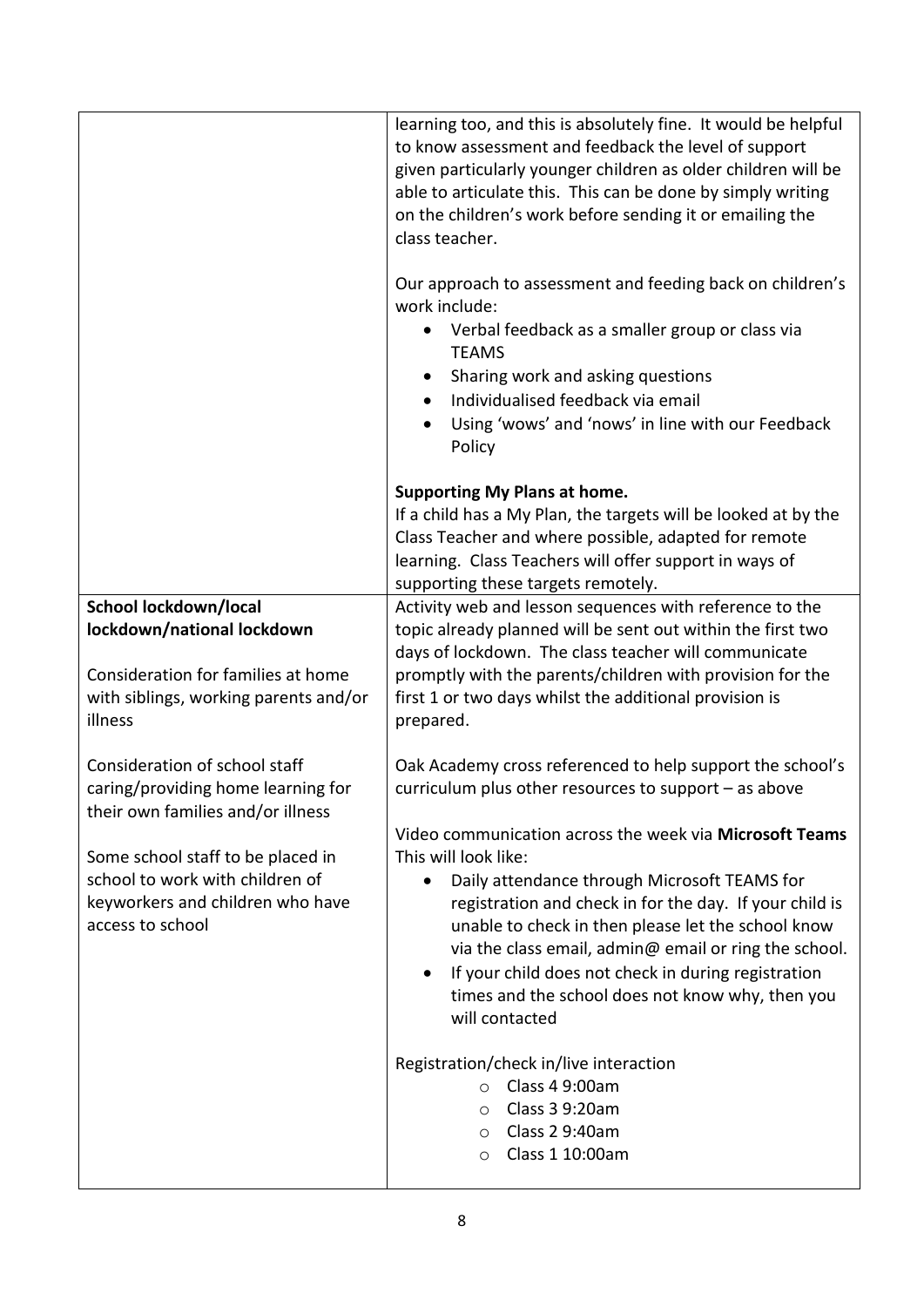| Live interaction                                                                                      |
|-------------------------------------------------------------------------------------------------------|
| Class 3 11:00am<br>$\circ$                                                                            |
| $\circ$ Class 4 11:20am                                                                               |
| $\circ$ Class 2 11.50am                                                                               |
| $\circ$ Class 1 1.30pm                                                                                |
|                                                                                                       |
| Registration/check in/live interaction                                                                |
| $\circ$ Class 2 1:30pm                                                                                |
| $\circ$ Class 3 2:15pm                                                                                |
| $\circ$ Class 4 2:40pm                                                                                |
| Class 1 3:00pm<br>$\circ$                                                                             |
|                                                                                                       |
| Other opportunities will be planned for via TEAMS such as:                                            |
| Beginning of the week to introduce the work<br>$\bullet$                                              |
| PSHE/wellbeing activities<br>$\bullet$                                                                |
| School pre-recorded activities as required<br>$\bullet$                                               |
| As the teacher sees is best to support learning and<br>wellbeing                                      |
| Individual 1-1 for those in need of support                                                           |
| Class emails for communication:                                                                       |
| class1@uley.gloucs.sch.uk                                                                             |
| class2@uley.gloucs.sch.uk                                                                             |
| class3@uley.gloucs.sch.uk                                                                             |
| class4@uley.gloucs.sch.uk                                                                             |
|                                                                                                       |
| Phone calls/video calls to check in and support by class and<br>office staff                          |
|                                                                                                       |
| <b>Monitoring Levels of Engagement</b><br>Levels of engagement with school provision provided will be |
| monitored daily through video conferencing with the                                                   |
| children and through the work returned to school via                                                  |
| Teams, email etc.                                                                                     |
|                                                                                                       |
| Where levels of engagement are becoming a concern, the                                                |
| school will contact families to explore the reasons behind                                            |
| non-engagement or declining engagement, and to work                                                   |
| with the families to reach to a solution in order to best                                             |
| support the children's education.                                                                     |
| <b>Assessing Children's Work</b>                                                                      |
| Assessing children's work can take many forms and may not                                             |
| mean extensive written comments for individual children.                                              |
| All feedback with by teacher judgement and appropriate to                                             |
| the children's age and the task.                                                                      |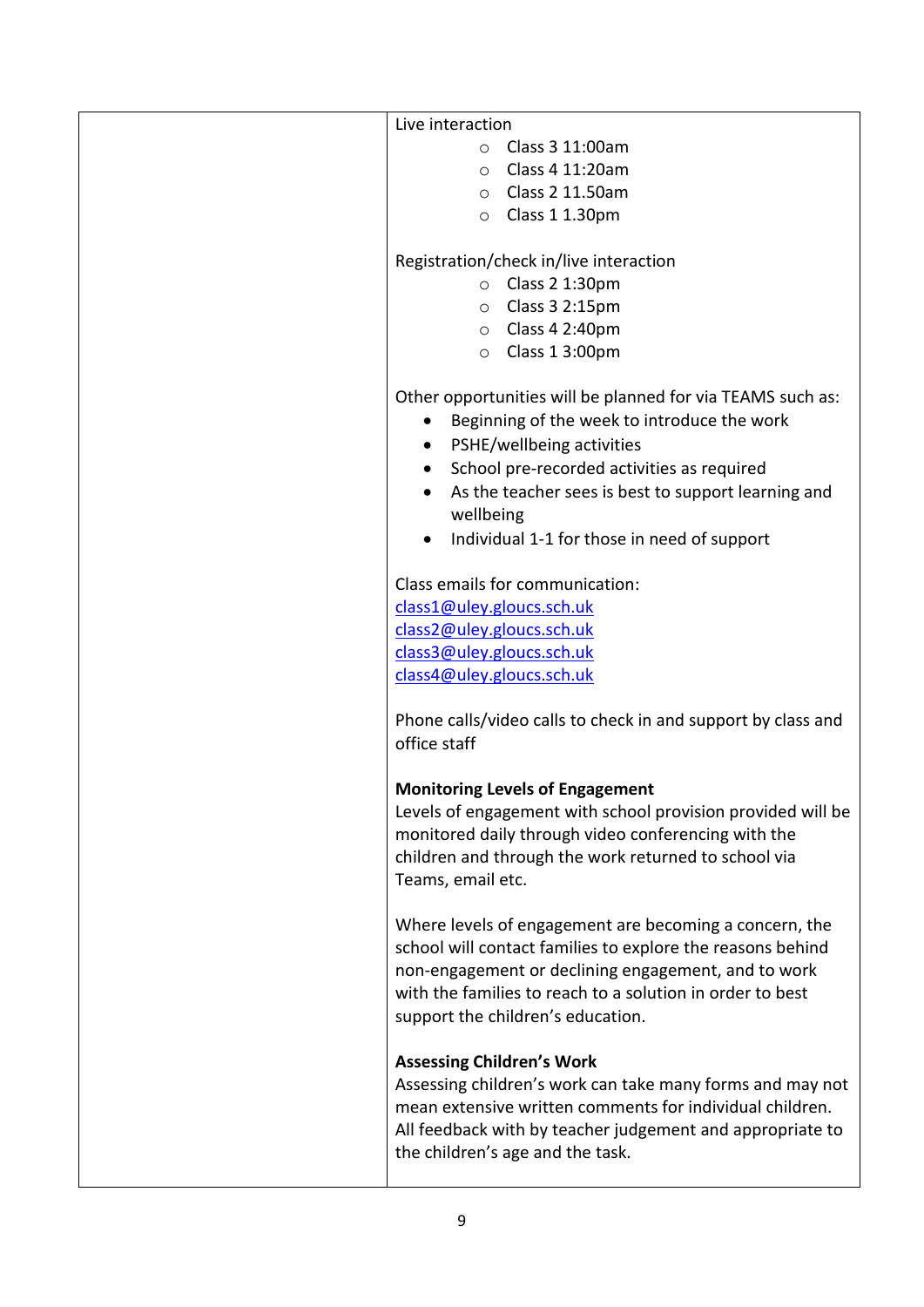|                                                                                 | There will tasks where parents/carers support the children's<br>learning too, and this is absolutely fine. It would be helpful<br>to know assessment and feedback the level of support<br>given particularly younger children as older children will be<br>able to articulate this. This can be done by simply writing<br>on the children's work before sending it or emailing the<br>class teacher. |
|---------------------------------------------------------------------------------|------------------------------------------------------------------------------------------------------------------------------------------------------------------------------------------------------------------------------------------------------------------------------------------------------------------------------------------------------------------------------------------------------|
|                                                                                 | Our approach to assessment and feeding back on children's<br>work include:<br>Verbal feedback as a smaller group or class via<br><b>TEAMS</b><br>Sharing work and asking questions<br>Individualised feedback via email<br>Using 'wows' and 'nows' in line with our Feedback<br>Policy                                                                                                               |
|                                                                                 | <b>Supporting My Plans at home.</b><br>If a child has a My Plan, the targets will be looked at by the<br>Class Teacher and where possible, adapted for remote<br>learning and on needs basis depending on the targets. Class<br>Teachers will offer support in ways of supporting these<br>targets remotely.                                                                                         |
| All of this can happen as long as staff and families are fit and well to do so. |                                                                                                                                                                                                                                                                                                                                                                                                      |

In the event of a teacher being unwell and unable to provide the above then another member of staff may be able to support the children but please be mindful that this member of staff will not be as familiar with the children and will not know the children academically.

#### **ROLES AND RESPONSIBILITIES**

| <b>Class teachers</b>         | Day to day core curriculum/timetabled work to be scheduled via<br>email and/or direct online contact between children and teachers.                                |
|-------------------------------|--------------------------------------------------------------------------------------------------------------------------------------------------------------------|
| <b>Teaching Assistants</b>    | To support access to remote learning and key worker groups in<br>school during a local/national lockdown.                                                          |
| <b>Subject Leaders</b>        | To monitor coverage of curriculum areas.                                                                                                                           |
| <b>Senior Leadership Team</b> | To ensure equality of access and standards of teaching and learning.<br>To support the school in developing home/school use laptops and<br>tablets where possible. |
| <b>SENDCO</b>                 | To support learners and staff who may need additional support and<br>access to a modified curriculum learning programme.                                           |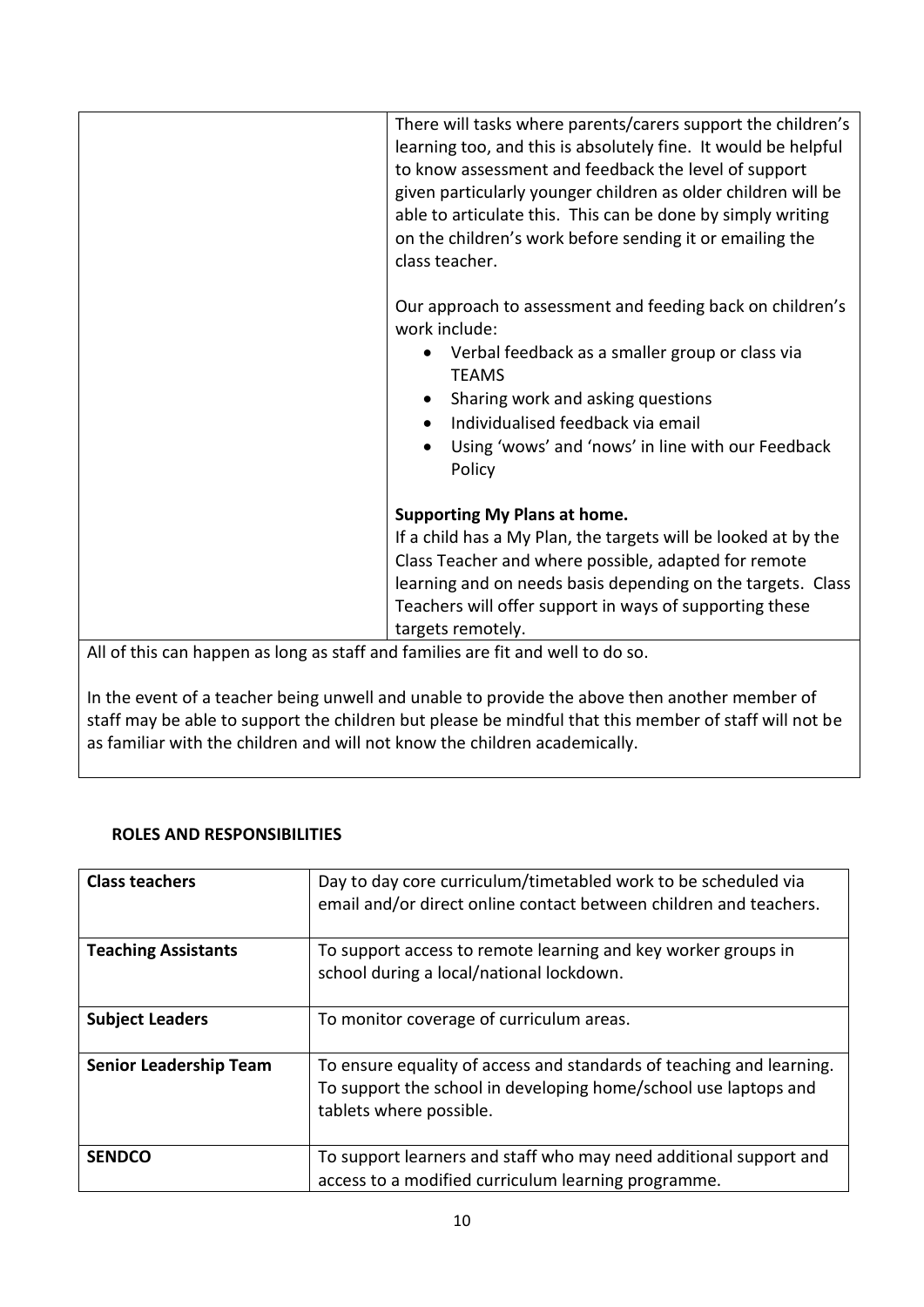| <b>Designated Safeguarding</b><br>Leads | To continue to be responsible for children's welfare and<br>safeguarding.          |
|-----------------------------------------|------------------------------------------------------------------------------------|
| <b>Parents and Children</b>             | To engage with school provision and support the children's access to<br>education. |

#### **TEACHERS**

When providing remote learning, the school day will start at 8.45am and finish at 3.15pm.

Teachers are responsible for:

Setting work:-

- Work will be set in-line with the scenarios set out above
- Work will reflect work that is happening in class
- 3 areas of work will be set: English, Maths and one other Subject.
- Work will be sent via class email mainly.
- The school will accept a range of different teaching methods during remote learning to help explain concepts and address misconceptions easily. For the purpose of providing remote learning, the school may make use of workbooks, email, online learning portals, Oak Academy, reading tasks, and pre-recorded video or audio lessons.

Providing feedback on work:

- The school expects children and staff to maintain a good work ethic during the period of remote learning. The school uses, as part of its formative assessment and feedback methods, a variety of tools such as quizzes and other digital tools. This will continue in the event of the remote education policy being put into place.
- Staff will gauge how well children are progressing through the curriculum through formative assessment methods and adjust accordingly the pace or complexity of task for the children to ensure understanding.
- Children are accountable for the completion of their own schoolwork teaching staff will contact parents via phone or e-mail if their child is not completing their schoolwork or their standard of work has noticeably decreased.
- Teachers will monitor the academic progress of children with and without access to the online learning resources and discuss additional support or provision with the headteacher as soon as possible.
- Teachers will monitor the academic progress of children with SEND and discuss additional support or provision with the SENDCO as soon as possible.

Keeping in touch with children and parents:

 For children self-isolating, teachers will speak directly to each child in their class at least once a week.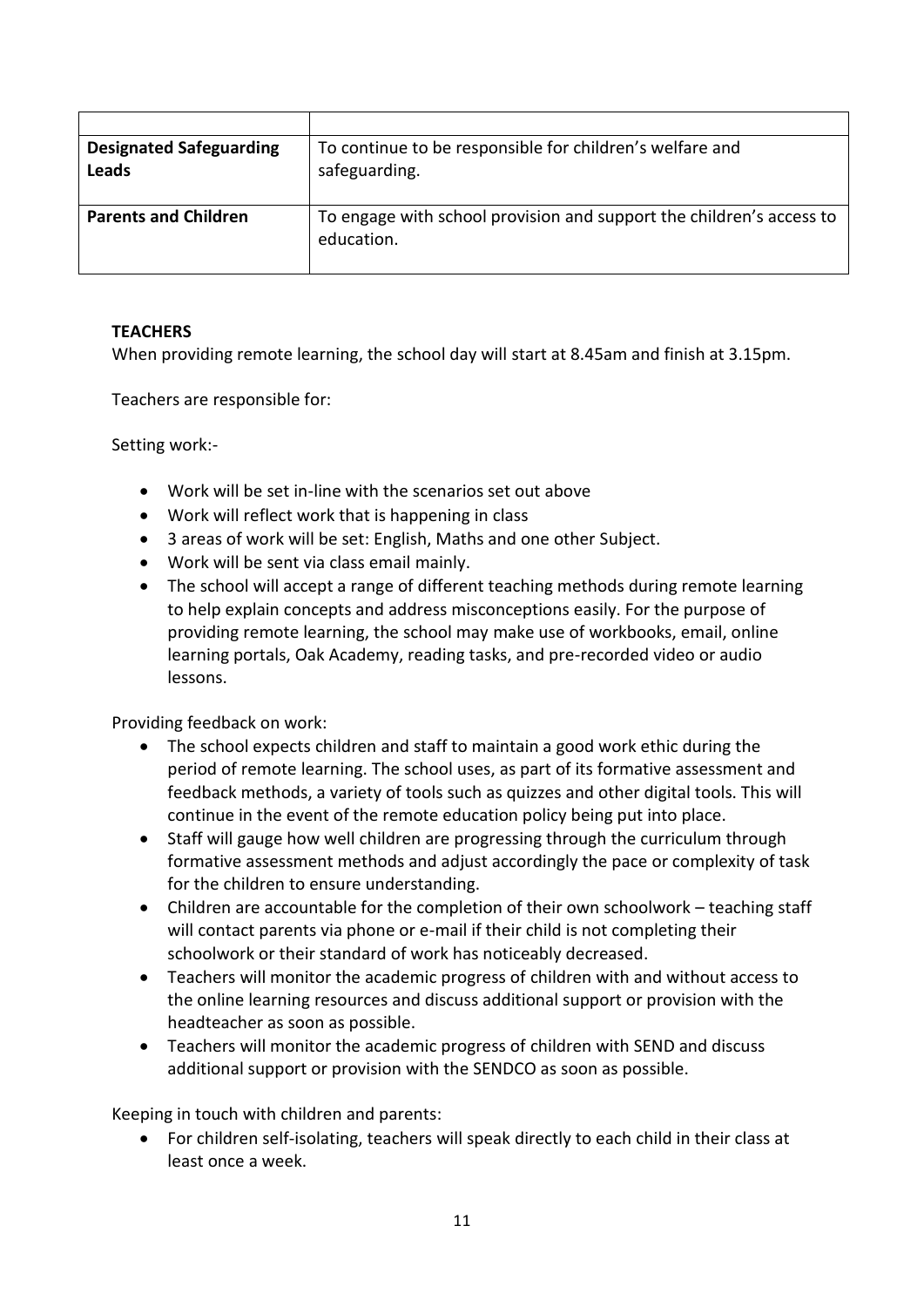- If a whole class bubble is not in school communication will be weekly using emails, phone calls or Microsoft Teams.
- Teachers will respond to emails from parents and children within 48 hours or sooner where possible. Teachers are not expected to answer emails beyond work hours.
- Teachers will ensure that any complaints or concerns shared by parents and children are directly referred to the DSL/Headteacher.
- Teachers will address any behavioural issues, such as failing to complete work, during this time by contacting parents initially to discuss barriers to learning and how these can be removed. If unsuccessful then these will by referred to the Head Teacher.

Attending virtual meetings with staff and external agencies, parents, and children:

- Staff will be professionally dressed.
- Staff will use locations avoiding background noise and have nothing inappropriate in the background.
- Where any phone calls and video meetings occur with parents and children they will be held in the School buildings where ever possible.
- No staff at home should be using their own phones without blocking their number, using personal emails or personal social media etc.

#### **TEACHING ASSISTANTS**

Teaching assistants are responsible for:

- Supporting children with learning remotely.
- Knowing which children they will need to support.
- How they should provide support, such as adapting and amending work to enable SEND children to access learning remotely or preparing and printing work in school for home learning packs to be collected.
- Giving feedback to identified children about completed tasks.
- 1:1 Teaching Assistants, should make contact with their 1:1 child and the family once a week, in order to 'check in' with the family and offer support.

Attending virtual meetings with staff and external agencies, parents, and children:

- Staff will be professionally dressed.
- Staff will use locations avoiding background noise and have nothing inappropriate in the background.
- Where any phone calls and video meetings occur with parents and children they will be held in the School buildings where ever possible.
- No staff at home should be using their own phones without blocking their number, using personal emails or personal social media etc.

#### **SUBJECT LEADERS, INCLUDING THE SENCO**

Alongside their teaching responsibilities, as outlined above, subject leads are responsible for:

 Ensuring that work set matches the curriculum plans in place including any adaptation's for catch up.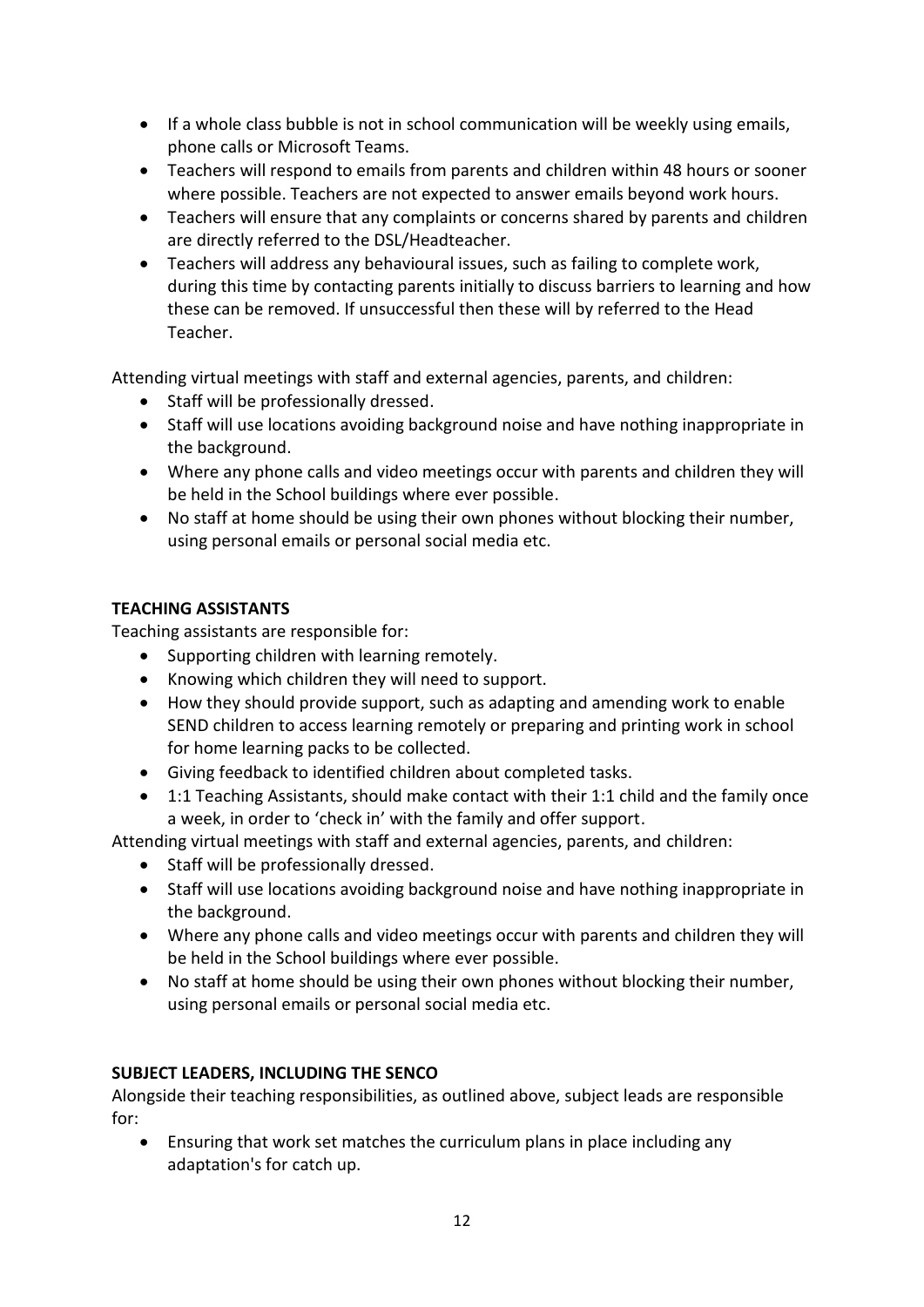- Working with teachers teaching their subject to make sure work set is appropriate and consistent with schools plans and expectations.
- Working with other subject leads and senior leaders to make sure work set across subjects is appropriate and consistent, and deadlines are being set an appropriate distance away from each other
- Monitoring the work set by teachers in their subject This will be achieved through regular meetings with teachers and reviewing work. (see assessment policy)
- Alerting teachers to resources they can use to teach their subject.
- Liaising with leaders to ensure that the technology used for remote learning is accessible to all children and that reasonable adjustments are made where required.
- Ensuring that children with EHC plans continue to have their needs met while learning remotely, and liaising with the headteacher and other organisations to make any alternate arrangements for children with EHC plans.
- Identifying the level of support or intervention that is required while children with SEND learn remotely.
- Ensuring that the provision put in place for children with SEND is monitored for effectiveness throughout the duration of the remote learning period.

#### **DESIGNATED SAFEGUARDING LEADS**

The DSL is responsible for:

- Ensuring that all within the school follow the safeguarding policy including the latest amendment's and communicate any changes to this guidance. Especially if an online presence is delivered. Please see the link below for latest guidance and advice.
- [https://www.gov.uk/guidance/safeguarding-and-remote-education-during](https://www.gov.uk/guidance/safeguarding-and-remote-education-during-coronaviruscovid-19)[coronaviruscovid-19](https://www.gov.uk/guidance/safeguarding-and-remote-education-during-coronaviruscovid-19)

#### **SAFEGUARDING**

This section of the policy will be enacted in conjunction with the school's Safeguarding and Child Protection policy and addendum which has been updated to include safeguarding procedures in relation to remote working.

The Headteacher/DSL working with staff will identify 'vulnerable' children (children who are deemed to be vulnerable or are at risk of harm) via risk assessment prior to the period of remote learning.

The DSL will arrange for regular contact to be made with vulnerable children, prior to the period of remote learning in accordance with the policy.

Phone calls made to vulnerable children will be made using school phones where possible. The DSL will arrange for regular contact with vulnerable children once per week at minimum, with additional contact, including home visits, arranged where required.

All contact with vulnerable children will be recorded using CPOMS (the school's online recording system).

The DSL will keep in contact with vulnerable children' social workers or other care professionals during the period of remote working, as required.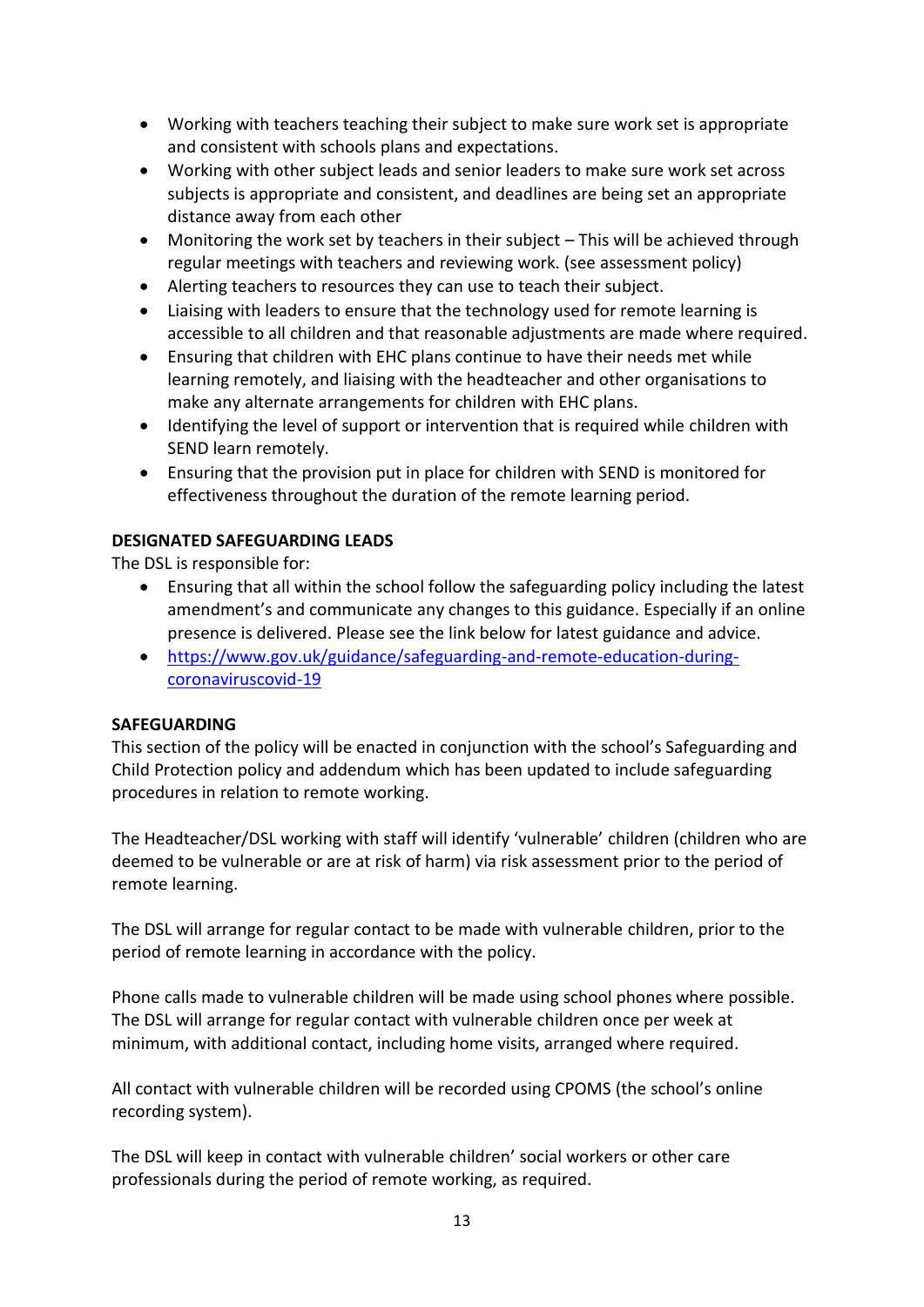All home visits must:

- Have at least one suitably trained individual present.
- Be undertaken by no fewer than two members of staff.
- Be suitably recorded so that a full chronology is maintained.
- Actively involve the child.

The DSL will meet (in person or remotely) with the relevant members of staff once per week to discuss new and current safeguarding arrangements for vulnerable children learning remotely.

All members of staff will report any safeguarding concerns to the DSL immediately. Children and their parents will be encouraged to contact the DSL if they wish to report safeguarding concerns, e.g. regarding harmful or upsetting content or incidents of online bullying. The school will also signpost families to the practical support that is available for reporting these concerns.

DSL's will communicate all updates to the school community. It remains the responsibility of every staff member during this time to take responsibility to stay updated with the latest advice and guidance for safeguarding.

Please see the School's updated Child Protection and Safeguarding Policy 2020 and COVID19 Safeguarding Addendum June 2020 on the School's website.

#### **CHILDREN AND PARENTS**

Staff can expect children to:

- Adhere to this policy at all times during periods of remote learning.
- Be contactable during the school day although consider they may not always be in front of a device the entire time.
- Have contact with a member of teaching staff at least once per week via e-mail. Microsoft Teams .
- Ensure that their work is completed to the best of their ability.
- Seek help if they need it, from teachers or teaching assistants through....
	- $\circ$  Alerting teachers if they are not able to complete work and how they will do this.
	- o Reporting any technical issues to teachers and teaching assistants as soon as possible.
	- o Ensuring they use any equipment and technology for remote learning as intended.
	- o Adhering to the behaviour policy at all times.

Staff can expect parents to:

- Adhere to this policy at all times during periods of remote learning.
- Not screenshot or copy any information, messages or posts and share on social media or any other platform outside of Microsoft Teams.
- To not record any Microsoft Teams meetings.
- Make the school aware if their child is sick or otherwise cannot complete work.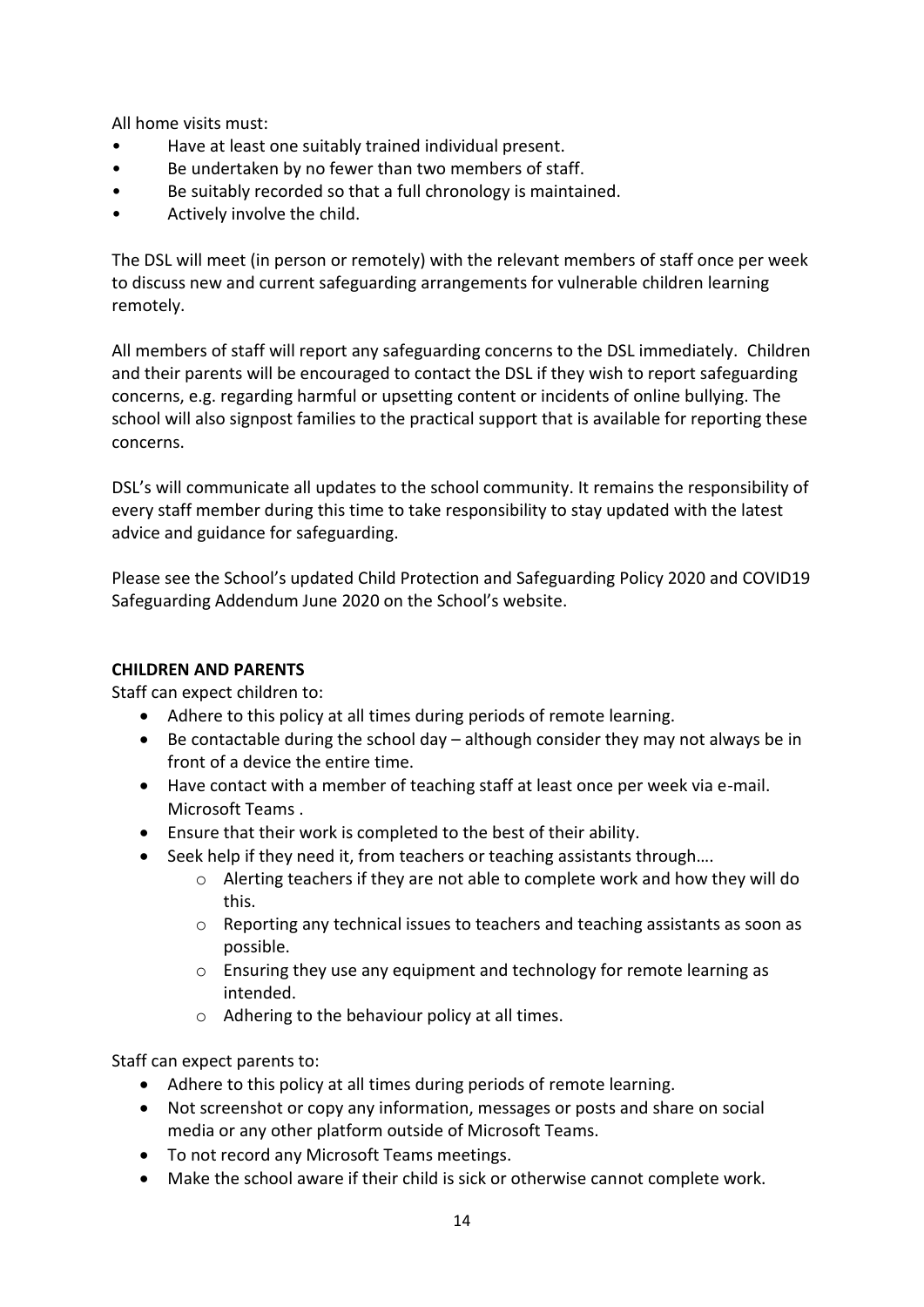- $\bullet$  Seek help from the school if they need it Initially this is via the school office on 01453 860350 who will direct your enquiry to the correct member of staff who will make contact.
- Be respectful and calm when making any concerns known to staff.
- Be mindful of mental well-being of both themselves and their child and encourage their child to take regular breaks, play games, get fresh air and relax when working at home.
- Ensuring their child is available to learn remotely at the agreed times and that the schoolwork set is completed on time and to the best of their child's ability.
- Report any technical issues to the school as soon as possible.
- Ensure their child uses the equipment and technology used for remote learning as intended.

#### **HEAD TEACHER**

The Head Teacher is responsible for:

- Ensuring that staff, parents and children always adhere to the relevant policies.
- Ensuring that there are arrangements in place for identifying, evaluating, and managing risks associated with remote learning including health and safety risks as well as ensuring GDPR compliance in consultation with the DPO (Carole Browne, Integra)
- Putting procedures and safe systems for learning into practice, which are designed to eliminate or reduce the risks associated with remote learning.
- Ensuring that vulnerable children are provided with necessary information and instruction, as required.
- Overseeing that the school has the resources necessary to action the procedures in this policy.
- Ensuring that there are arrangements in place for monitoring incidents associated with remote learning.
- Arranging any additional training staff may require to support children during the period of remote learning.
- Conducting regular reviews of the remote learning arrangements to ensure children' education does not suffer.
- Managing the effectiveness of health and safety measures through a robust system of reporting, investigating, and recording incidents.
- Reviewing the effectiveness of this policy on a regular basis and communicating any changes to staff, parents, and children.
- Arranging the procurement of any equipment or technology required for staff to teach remotely and for children to learn from home.
- Ensuring value for money when arranging the procurement of equipment or technology.
- Ensuring that the school has adequate insurance to cover all remote working arrangements.
- Overseeing that all school-owned electronic devices used for remote learning have adequate anti-virus software and malware protection.
- Monitoring the security of remote learning systems, including data protection and safeguarding considerations. (See provided GDPR and support Docs)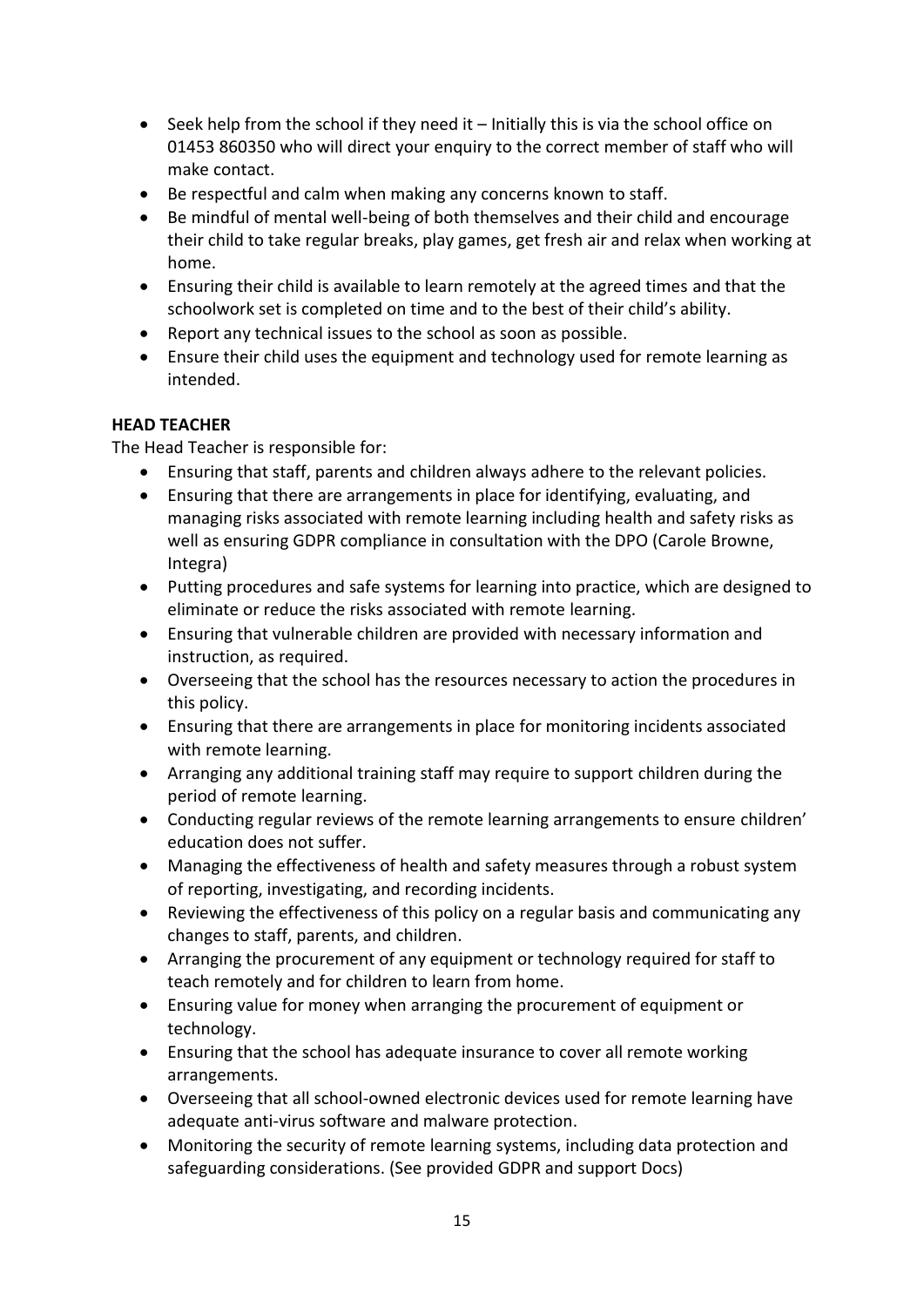#### **ALL STAFF**

All Staff members are responsible for:

- Adhering to this policy at all times during periods of remote learning.
- Reporting any health and safety incidents to the headteacher asking for guidance as appropriate.
- Reporting any safeguarding incidents to the DSL and asking for guidance as appropriate.
- Taking part in any training conducted to meet the requirements of this policy, including training on how to use the necessary electronic equipment and software.
- Reporting any dangers or potential dangers they identify, as well as any concerns they may have about remote learning, to the headteacher
- Reporting any defects on school-owned equipment used for remote learning to the SBM.
- Adhering to the Staff Code of Conduct at all times.

#### **GOVERNING BOARD**

The governing board is responsible for:

- Monitoring the school's approach to providing remote learning to ensure education remains as high quality as possible;
- Ensuring that staff are certain that remote learning systems are appropriately secure, for both data protection and safeguarding reasons.

#### **WHO TO CONTACT**

If staff have any questions or concerns, they should contact the following individuals:

Here are some suggested issues and the most likely points of contact, but adapt and add to this as needed:

- Issues in setting work talk to the relevant subject lead or SENCO
- Issues with behaviour talk to other members of staff or Head Teacher
- Issues with their own workload or wellbeing talk to Head Teacher
- Concerns about data protection talk to the Head Teacher/Office staff
- Concerns about safeguarding talk to the DSLs

#### **DATA PROTECTION**

When accessing personal data for remote learning purposes, all staff members will:

- Use the school's agreed learning platforms: Microsoft Teams and the school website;
- SIMs server/Teachers to Parents must be used to facilitate or circulate information to parents/carers via text. Staff are encouraged to use these communication modes ONLY as they are recorded and monitored.
- Remote access is provided for all staff to access school information so no sensitive data should be taken off site or saved in personal devices.
- Staff members may need to collect and/or share personal data such as parent emails if communicating with them as part of the remote learning system. Such collection of personal data applies to our functions as a school and does not require explicit permissions.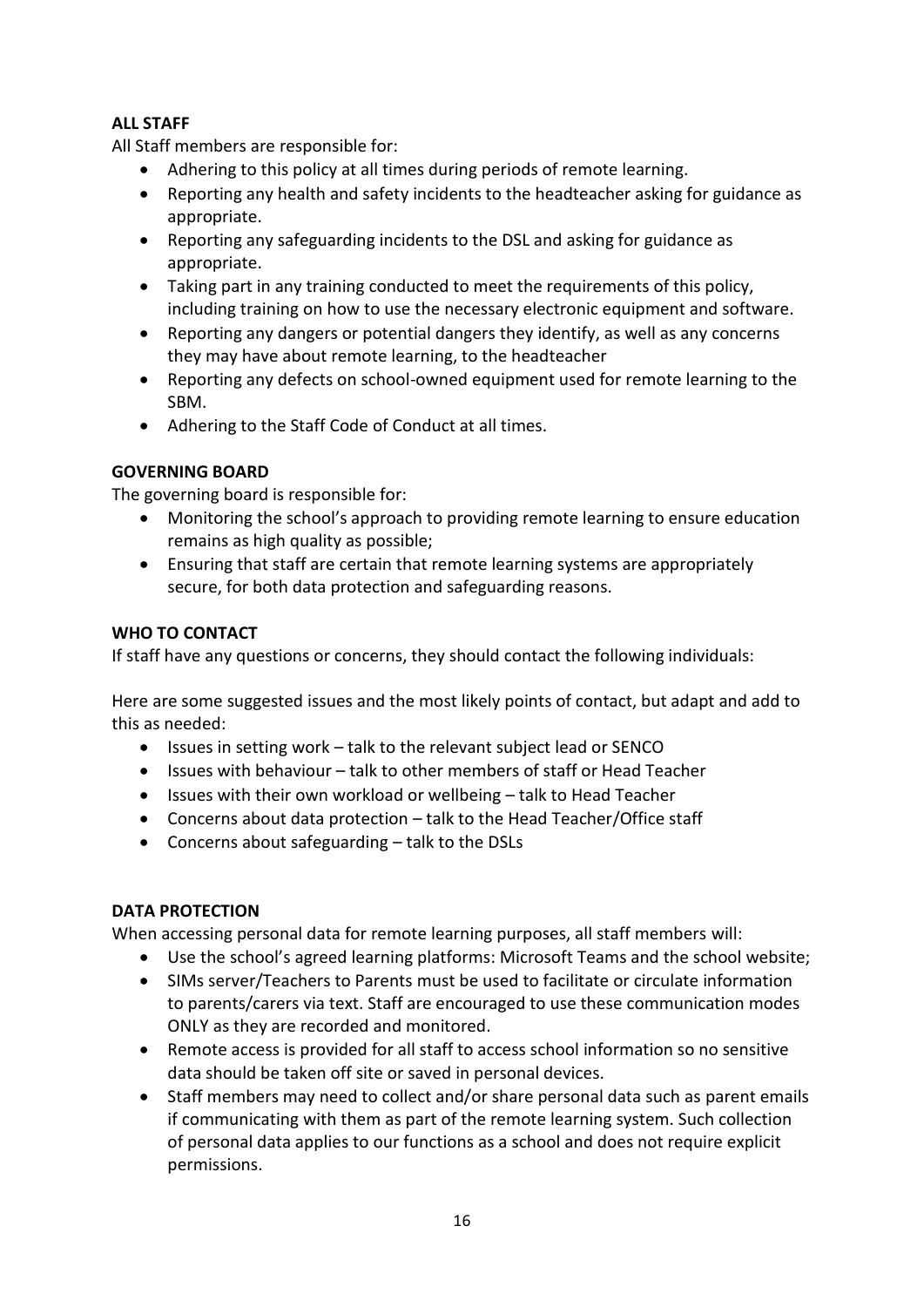#### **Keeping devices secure**

All staff members will take appropriate steps to ensure their devices remain secure. This includes, but is not limited to:

- Keeping the device password-protected strong passwords are at least 8 characters, with a combination of upper and lower-case letters, numbers, and special characters (e.g. asterisk or currency symbol)
- Making sure the device locks if left inactive
- $\bullet$  Installing antivirus and anti-spyware software SOPHOS
- Keeping operating systems up to date always install the latest updates

#### **ONLINE SAFETY**

This section of the policy will be enacted in conjunction with the school's online safety policy.

Where possible, all interactions will be textual and public.

#### **Using video communication**

All staff, children and parents using video communication must:

- Communicate in groups **one-to-one sessions are not permitted unless parents are also in the room and school staff are near another member of staff.**
- Wear suitable clothing this includes others in their household.
- Be situated in a suitable 'public' living area within the home with an appropriate background – 'private' living areas within the home, such as bedrooms, are not permitted during video communication.
- Use appropriate language this includes others in their household.
- Maintain the standard of behaviour expected in school.
- Use the necessary equipment and computer programs as intended.
- Not record, store, or distribute video material without permission.
- Ensure they have a stable connection to avoid disruption to lessons.
- Always remain aware that they are visible.

#### **Using audio communication**

All staff, children and parents using audio communication must:

- Use appropriate language this includes others in their household.
- Maintain the standard of behaviour expected in school.
- Use the necessary equipment and computer programs as intended.
- Not record, store, or distribute audio material without permission.
- Ensure they have a stable connection to avoid disruption to lessons.
- Always remain aware that they can be heard.

The school will consider whether one-to-one sessions are appropriate in some circumstances, e.g. to provide support for children with SEND. This will be decided and approved by the Head Teacher in collaboration with the SENDCO.

Children not using devices or software as intended will be disciplined in line with the behaviour policy.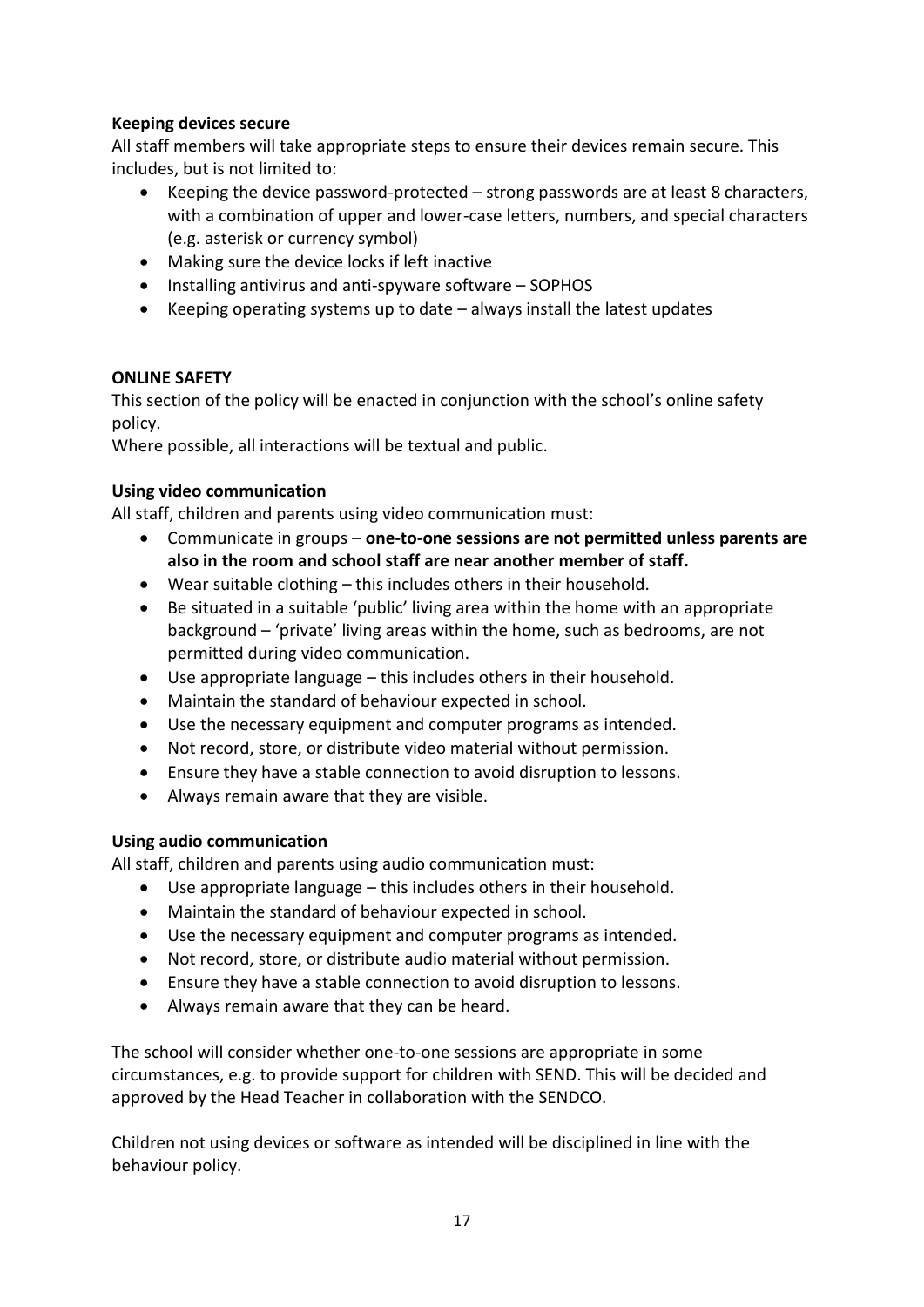The school will risk assess the technology used for remote learning prior to use and ensure that there are no privacy issues or scope for inappropriate use.

The school will ensure that all school-owned equipment and technology used for remote learning has suitable anti-virus software installed, can establish secure connections, can recover lost work, and allows for audio and visual material to be recorded or downloaded, where required.

The school will communicate to parents via newsletter about any precautionary measures that need to be put in place if their child is learning remotely using their own/family-owned equipment and technology, e.g. ensuring that their internet connection is secure. This will be at regular intervals.

During the period of remote learning, the school will maintain regular contact with parents to:

- Reinforce the importance of children staying safe online.
- Ensure parents are aware of what their children are being asked to do, e.g. sites they have been asked to use and staff they will interact with.
- Encourage them to set age-appropriate parental controls on devices and internet filters to block malicious websites.
- Direct parents to useful resources to help them keep their children safe online.

The school will not be responsible for providing access to the internet off the school premises and will not be responsible for providing online safety software, e.g. anti-virus software, on devices not owned by the school.

#### **MONITORING ARRANGEMENTS**

This policy will be reviewed regularly throughout this period. At every review, it will be approved by Curriculum Committee.

Links with other policies

This policy is linked to our:

- Safeguarding Policy and coronavirus appendix to this policy
- Behaviour Policy
- Data protection policy and privacy notices
- Acceptable use policy
- Online safety policy
- Code of conduct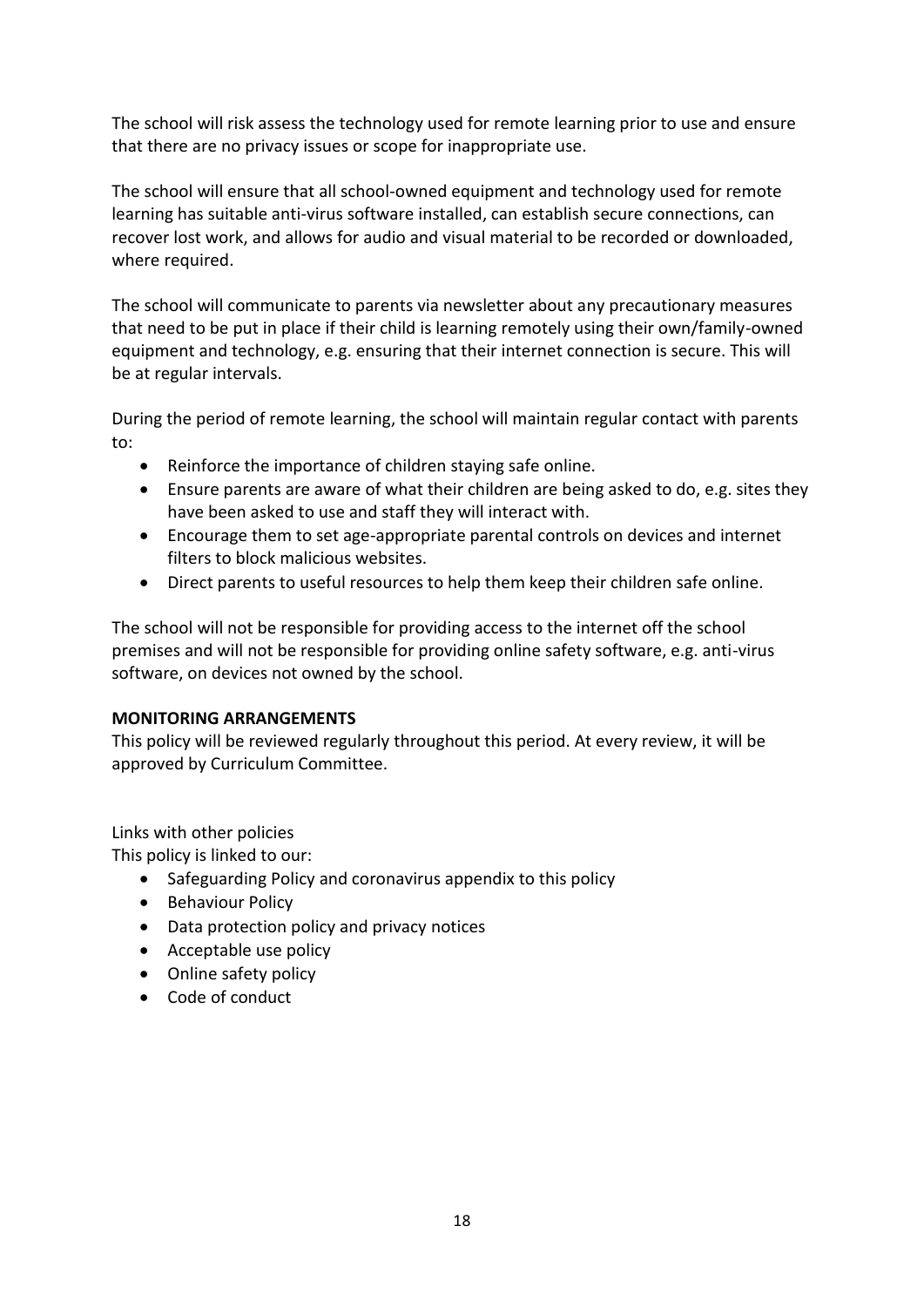#### [class1@uley.gloucs.sch.uk](mailto:class1@uley.gloucs.sch.uk)

#### Mrs Katharine Grace/Mrs Sara Delrosa Mrs Debbie Brazier/Mrs Sasha Waring

|            | <b>IN SCHOOL</b>                                   | REMOTE LEARNING - what will be available and for             |
|------------|----------------------------------------------------|--------------------------------------------------------------|
|            |                                                    | teachers to guide and support                                |
| Phonics    | Jolly Phonics along with                           | Jolly Phonics along with Letter and Sounds -                 |
|            | Letter and Sounds                                  | https://www.jollylearning.co.uk/school-closure-              |
|            | <b>Phonics Play</b>                                | support-for-parents/                                         |
|            |                                                    | Phonics play - https://www.phonicsplay.co.uk/                |
|            |                                                    | Phonics bloom -                                              |
|            |                                                    | https://www.phonicsbloom.com/uk/game/list/phonics-           |
|            |                                                    | games-phase-2                                                |
|            |                                                    | Alphablocks Cbeebies -                                       |
|            |                                                    | https://www.bbc.co.uk/cbeebies/shows/alphablocks             |
|            |                                                    | Recorded video of storybook once a week                      |
|            |                                                    | https://cdn.oxfordowl.co.uk/2016/05/05/20/22/32/561/200      |
|            |                                                    | 97 content/index.html?id=ae#                                 |
|            |                                                    | https://lettersandsounds.org.uk/ - for the letter sounds     |
|            |                                                    | (phonemes) not the letter formation. For Uley cursive letter |
|            |                                                    | formation see                                                |
|            |                                                    | https://www.youtube.com/watch?v=2NQ6uS8blwY                  |
| Spelling   | <b>Blending and segmenting</b><br><b>CVC</b> words | Blending and segmenting CVC words such as cat, dog, tin etc  |
| Reading    | Reading books managed and                          | Oxford Owl and any other stories available at home -         |
|            | returned to school weekly                          | https://www.oxfordowl.co.uk/                                 |
|            |                                                    | Magazines - age appropriate                                  |
| Writing    | Cursive handwriting practice                       | Cursive sheets sent via class e-mail                         |
|            | Fine motor tasks                                   | Video demonstrating -                                        |
|            | Name writing                                       | https://www.youtube.com/watch?v=2NQ6uS8blwY                  |
|            |                                                    | Name writing practice                                        |
|            |                                                    | Fine motor tasks to be suggested                             |
| Maths      | Practical work                                     | <b>Practical work</b>                                        |
|            | <b>White Rose</b>                                  | Numberblocks Cbeebies -                                      |
|            | <b>Numberblocks Cbeebies</b>                       | https://www.bbc.co.uk/cbeebies/shows/numberblocks            |
|            | Topmarks                                           | Topmarks -                                                   |
|            | Mathletics                                         | https://www.topmarks.co.uk/Search.aspx?Subject=37            |
|            |                                                    | Mathletics - https://login.mathletics.com/                   |
| Topic      | Delivery of broad and                              | Delivery of broad and balanced curriculum -paper based and   |
|            | balanced curriculum -paper                         | on-line (see long term Plan)                                 |
|            | based and on-line (see long                        |                                                              |
|            | term Plan)                                         |                                                              |
| E-safety   | Digital Literacy and SCARF                         |                                                              |
|            | resources                                          |                                                              |
| Health and | <b>SCARF</b> resources                             | <b>SCARF At Home Resources</b>                               |
| wellbeing  |                                                    | https://www.coramlifeeducation.org.uk/scarf/home-            |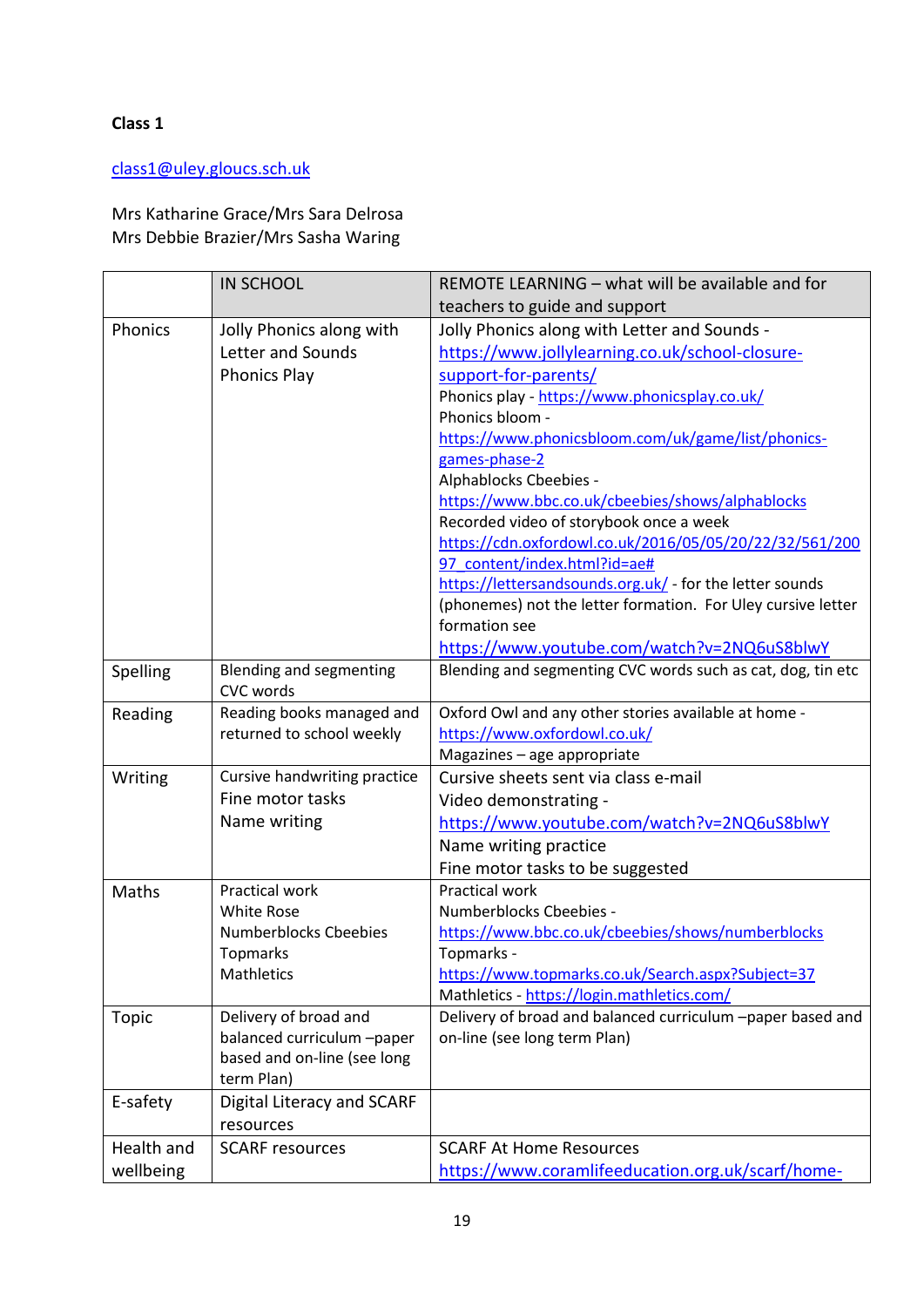|                                                                                                                |                                                        | learning-unit-1                                                                                                                                                                                                                                                                                                                           |
|----------------------------------------------------------------------------------------------------------------|--------------------------------------------------------|-------------------------------------------------------------------------------------------------------------------------------------------------------------------------------------------------------------------------------------------------------------------------------------------------------------------------------------------|
| Worship                                                                                                        | Daily worship                                          |                                                                                                                                                                                                                                                                                                                                           |
| <b>SEN</b>                                                                                                     | Post and pre-interventions                             | Support to help parents with re-enforcing work                                                                                                                                                                                                                                                                                            |
| <b>EHCP</b>                                                                                                    | Targets with support for TA                            | Targets set by Teacher/TA                                                                                                                                                                                                                                                                                                                 |
| <b>PE</b>                                                                                                      | Jumpstart Jonny<br><b>BBC Supermovers</b><br>Active 10 | Jumpstart Jonny - https://www.jumpstartjonny.co.uk/free-<br>stuff<br><b>BBC Supermovers -</b><br>https://www.bbc.co.uk/teach/supermovers/just-for-fun-<br>collection/z7tymfr<br>Active 10<br>Cheebies Boogiebeebies -<br>https://www.bbc.co.uk/programmes/m000jsds<br>Joe Wicks $-$<br>https://www.youtube.com/playlist?list=PLyCLoPd4VxB |
|                                                                                                                |                                                        | uxu3sLztrvWFehzv-LnR2c                                                                                                                                                                                                                                                                                                                    |
| Please note that a balanced level of work will be provided, and not all areas will be covered daily or weekly. |                                                        |                                                                                                                                                                                                                                                                                                                                           |
| Resources suggested maybe adjusted to those found more suitable or appropriate at the time.                    |                                                        |                                                                                                                                                                                                                                                                                                                                           |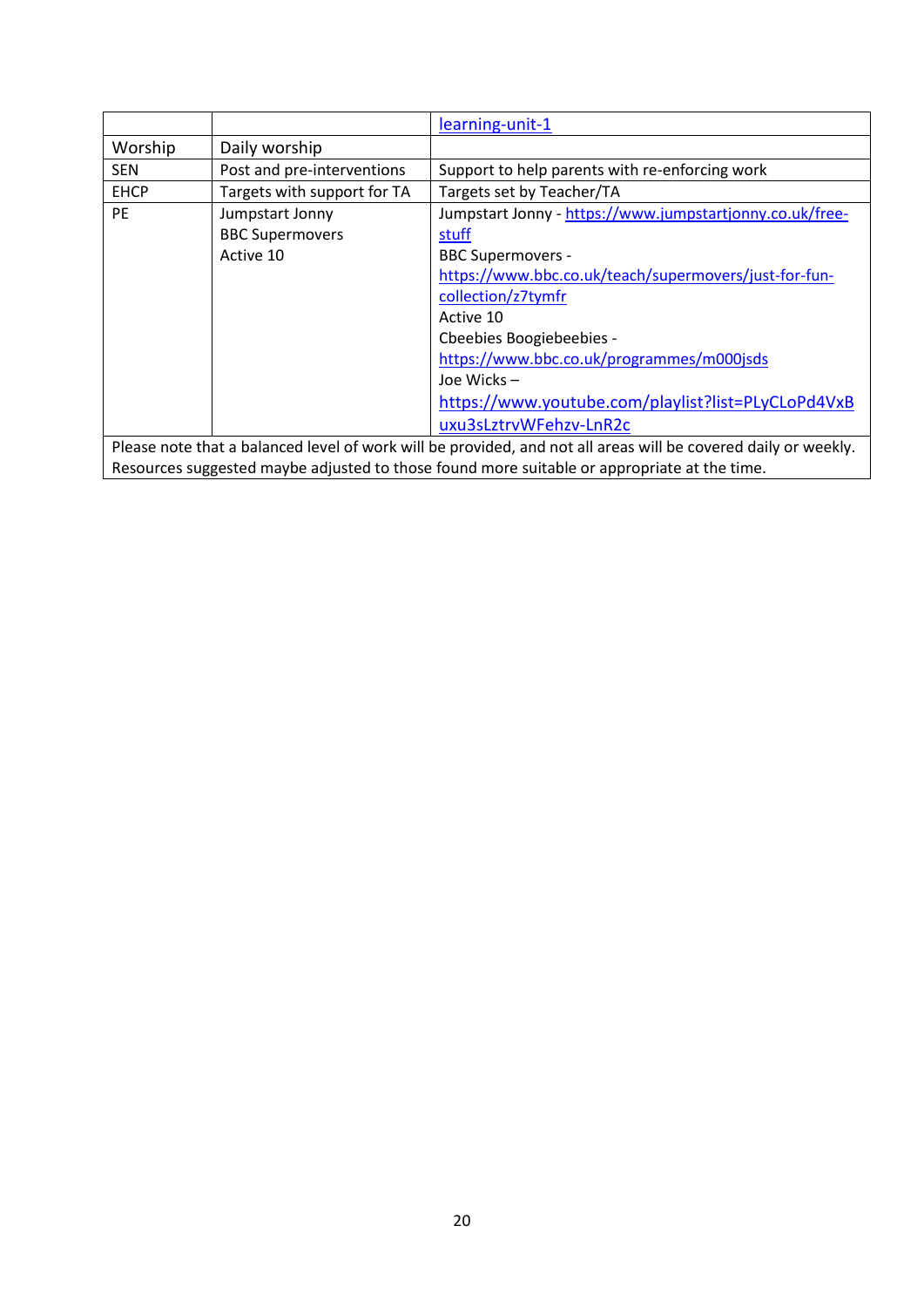#### [class2@uley.gloucs.sch.uk](mailto:class2@uley.gloucs.sch.uk)

Miss Abby Spain Mrs Rosie Dean Mrs Liz Trotman Mrs Sara Delrosa

|          | <b>IN SCHOOL</b>                    | REMOTE LEARNING - what will be available and for         |
|----------|-------------------------------------|----------------------------------------------------------|
|          |                                     | teachers to guide and support                            |
| Phonics  | Jolly Phonics along with Letter and | Letter and Sounds (phases 2 to 5)                        |
|          | Sounds (supported by LPC scheme     | https://lettersandsounds.org.uk/ - for the letter sounds |
|          | from phase 3 to 6)                  | (phonemes) not the letter formation.                     |
|          |                                     |                                                          |
|          | Flash cards for individual gaps     | For Uley cursive letter formation see                    |
|          |                                     | https://www.youtube.com/watch?v=2NQ6uS8blwY)             |
|          |                                     | Phase 6 (prefix/ suffixes & other spelling rules)        |
|          | Teachers activities matched to      | www.phonicsplay.com                                      |
|          | <b>National Curriculum</b>          | www.spellingplay.com                                     |
| Spelling | Tricky words/High Frequency         | Listed to be emailed                                     |
|          | words                               |                                                          |
|          |                                     |                                                          |
|          | National Curriculum - linked to     | Practical activity or web link to www.phonicsplay.com    |
|          | phonics for reading "Letters &      | game & rhyming list to spell                             |
|          | Sounds" or "Year 2 Spelling         |                                                          |
|          | programme"                          | www.spellingplay.com                                     |
|          |                                     |                                                          |
|          |                                     | Power-points & suggested activities for given spelling   |
|          |                                     | rule/ word group - emailed                               |
|          |                                     |                                                          |
| Reading  | High frequency words                | Lists to be emailed.                                     |
|          | Tricky words                        |                                                          |
|          |                                     |                                                          |
|          | Reading books managed and           | Online resources:                                        |
|          | returned to school weekly           | www.worldstories.org.uk                                  |
|          |                                     |                                                          |
|          |                                     | https://cdn.oxfordowl.co.uk/2016/05/05/20/22/32/561      |
|          |                                     | /20097_content/index.html?id=ae#                         |
|          |                                     |                                                          |
|          | <b>Guided Reading</b>               | Directed read of a text, practical tasks or questions    |
|          | (enjoy/retrieve/infer/predict/defin | linked to focused.                                       |
|          | e/summarise)                        |                                                          |
|          |                                     |                                                          |
|          | <b>Book reviews</b>                 | Form to be emailed for home use with children who are    |
|          |                                     | ready                                                    |
|          |                                     |                                                          |
|          | Comprehension appropriate to        | Online resources:                                        |
|          | level of reader                     | www.literacyshed.com                                     |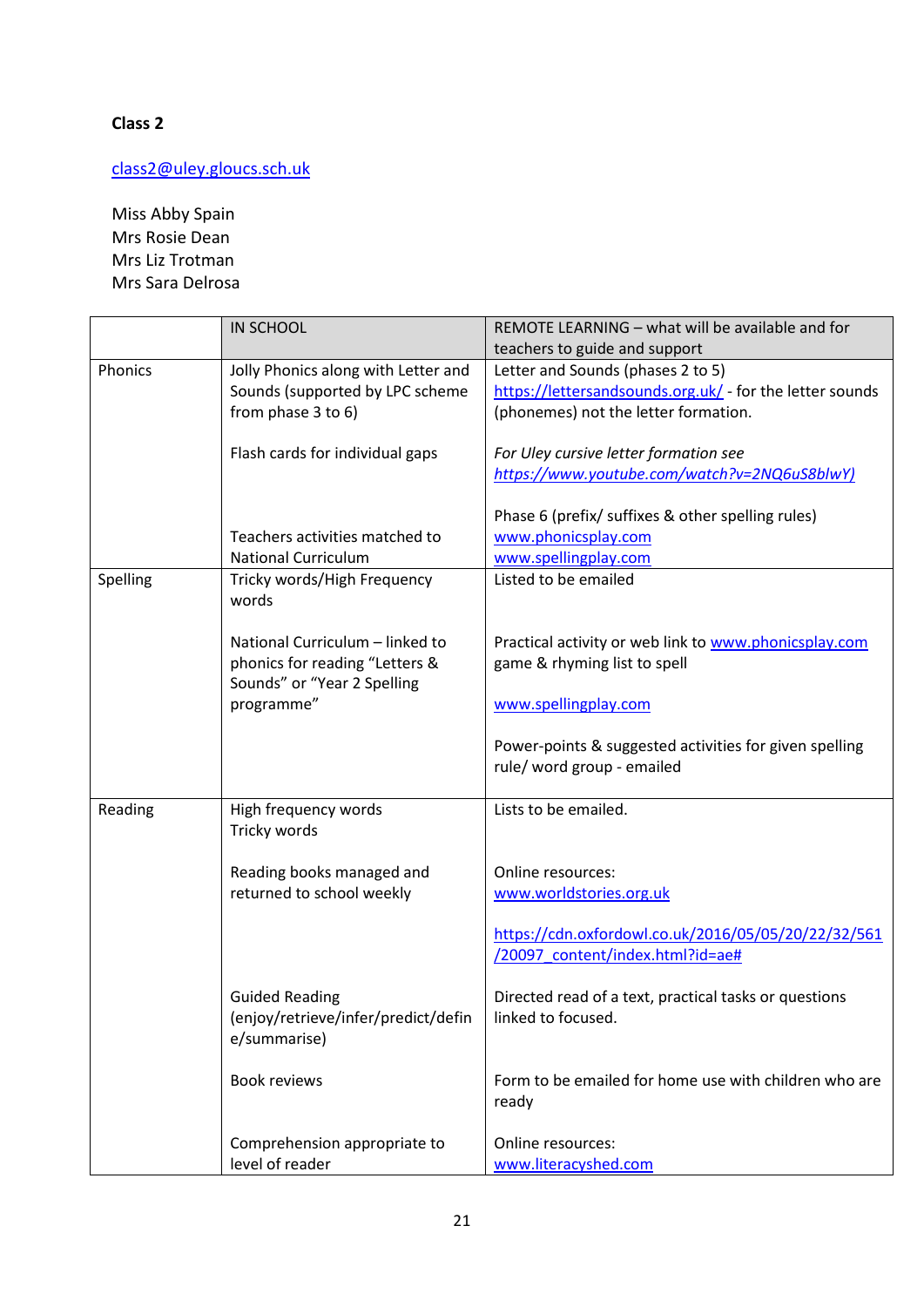|              |                                                 | Email "Twinkl" differentiated packs relating to Topic                                                                 |
|--------------|-------------------------------------------------|-----------------------------------------------------------------------------------------------------------------------|
|              | Story Time & exposure to wide<br>range of texts | Read and explore a wide range of text types around the<br>home - fairy-tales/ nursery rhymes/ listening CDs           |
| Handwriting  | Cursive handwriting practice                    | Cursive sheets sent via class e-mail                                                                                  |
|              | (taught in letter sets)                         | Video demonstrating -                                                                                                 |
|              |                                                 | https://www.youtube.com/watch?v=2NQ6uS8blwY                                                                           |
|              |                                                 | Handwriting paper will be available to downloaded on<br>line<br>Joined encouraged once all letters can be formed pre- |
|              |                                                 | cursively                                                                                                             |
| Spelling,    | Grammar Toolkit for punctuation,                | SPAG focus - www.sentenceplay.com                                                                                     |
| Punctuation, | word level and sentence level work              |                                                                                                                       |
| and Grammar  | (linked to English genre being                  |                                                                                                                       |
|              | covered)                                        |                                                                                                                       |
| Extended     | English Unit including speaking                 | Writing task linked to topic using the SPAG focus given.                                                              |
| Writing      | listening, text analyse, SPAG                   |                                                                                                                       |
|              | focuses, stimulus, planning, writing            |                                                                                                                       |
|              | & editing                                       |                                                                                                                       |
| Maths        | White Rose including practical                  | White rose - sequence of learning and activities<br>$\bullet$                                                         |
|              | work linked to National Curriculum              | to complete                                                                                                           |
|              | outcomes                                        | Alternatively Oakridge/ BiteSize tasks set when                                                                       |
|              |                                                 | needed to match Maths topic                                                                                           |
|              | Hundred Square work                             | Hundred Square games -available in parent<br>٠<br>pack                                                                |
|              | <b>Counting &amp; Times Tables</b>              | Counting practise then multiplication practise<br>linked to - 'Hit the button' Times table games                      |
|              | <b>Rainbow Maths</b>                            | Rainbow Maths practise - available on school<br>website                                                               |
|              |                                                 | Arithmetic practise - email booklets                                                                                  |
|              |                                                 | Use of Mathletics to support children's learning<br>throughout the week.                                              |
|              |                                                 | Parent Maths pack available on school website to                                                                      |
|              |                                                 | support Maths learning at home:<br>https://www.uleyprimary.co.uk/the-curriculum/maths/                                |
|              |                                                 |                                                                                                                       |
|              |                                                 | Maths games for children to practise Maths:                                                                           |
|              |                                                 | https://mathsframe.co.uk/en/resources/category/22/m                                                                   |
|              |                                                 | ost-popular                                                                                                           |
|              |                                                 | https://www.timestables.co.uk/                                                                                        |
|              |                                                 |                                                                                                                       |
| <b>Topic</b> | Delivery of broad and balanced                  | Delivery of broad and balanced curriculum -paper                                                                      |
|              | curriculum -paper based and on-                 | based and on-line (see long term Plan)                                                                                |
|              | line (see long term Plan)                       |                                                                                                                       |
| E-safety     | <b>Rolling Programme</b>                        | E-safety tasks part of activities web as required                                                                     |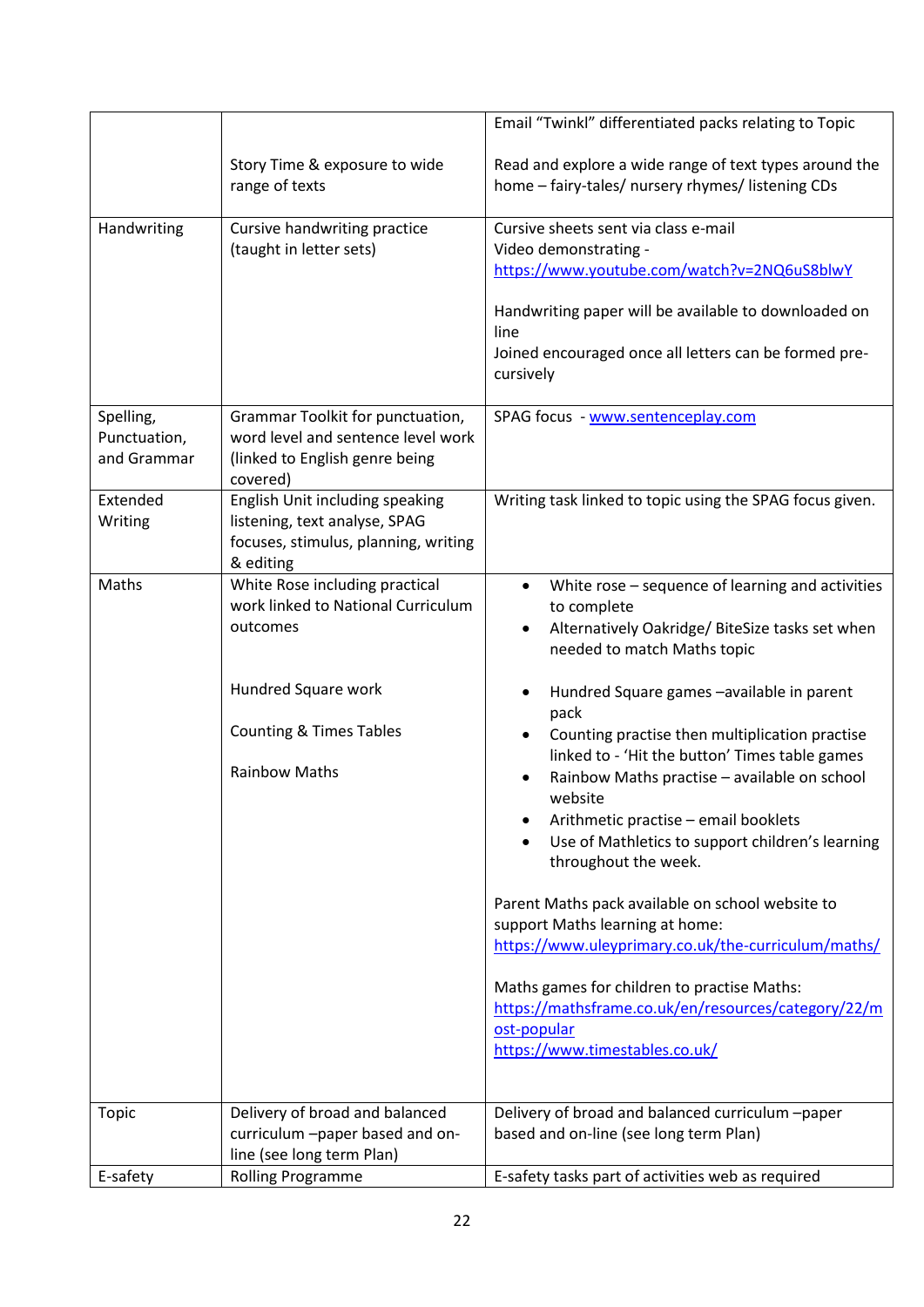| Health and<br>wellbeing                                                                                        | <b>SCARF</b> resources                        | <b>SCARF At Home Resources</b><br>https://www.coramlifeeducation.org.uk/scarf/home-<br>learning-unit-1                                  |  |  |
|----------------------------------------------------------------------------------------------------------------|-----------------------------------------------|-----------------------------------------------------------------------------------------------------------------------------------------|--|--|
|                                                                                                                | PE Rolling programme - National<br>Curriculum | Jump Start Jonny activities · PE challenges: Joe Wicks:<br>https://www.youtube.com/playlist?list=PLyCLoPd4VxBu<br>xu3sLztrvWFehzv-LnR2c |  |  |
| Worship                                                                                                        | Daily worship                                 | Activities to be signposted on grid                                                                                                     |  |  |
| <b>SEN</b>                                                                                                     | Intervention, My Plan/ + delivery             | Support to help parents with re-enforcing work                                                                                          |  |  |
| <b>EHCP</b>                                                                                                    | Targets with support for TA                   | Targets set by Teacher/TA                                                                                                               |  |  |
| Please note that a balanced level of work will be provided, and not all areas will be covered daily or weekly. |                                               |                                                                                                                                         |  |  |
| Resources suggested maybe adjusted to those found more suitable or appropriate at the time.                    |                                               |                                                                                                                                         |  |  |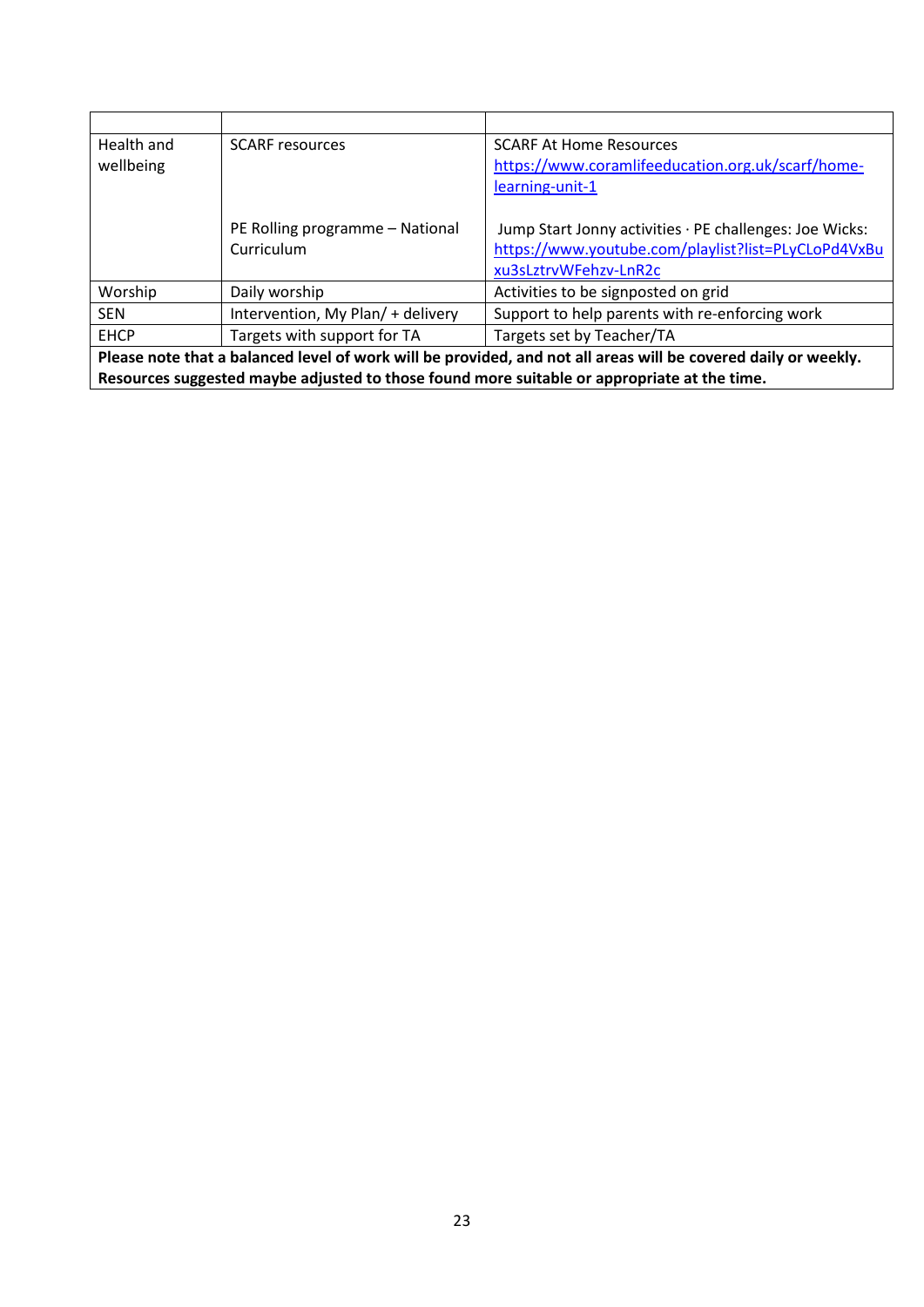### [class3@uley.gloucs.sch.uk](mailto:class3@uley.gloucs.sch.uk)

Miss Laura Davies Mrs Philippa Nash Mrs Sarah Scott Mrs Liz Trotman Mrs Sara Delrosa

|               | <b>IN SCHOOL</b>                   | REMOTE LEARNING - what will be available          |
|---------------|------------------------------------|---------------------------------------------------|
|               |                                    | and for teachers to guide and support             |
| Phonics       | Jolly Phonics along with Letter    | Jolly Phonics along with Letter and Sounds        |
|               | and Sounds                         | Letters and Sounds                                |
|               | <b>Phonics Play</b>                |                                                   |
|               |                                    | Recorded video of storybook                       |
|               |                                    | https://cdn.oxfordowl.co.uk/2016/05/05/20/22/32   |
|               |                                    | /561/20097 content/index.html?id=ae#              |
|               |                                    | https://lettersandsounds.org.uk/ - for the letter |
|               |                                    | sounds (phonemes) not the letter formation. For   |
|               |                                    | Uley cursive letter formation see                 |
|               |                                    | https://www.youtube.com/watch?v=2NQ6uS8           |
|               |                                    | blwY                                              |
| Spelling/SPAG | Tricky words/High Frequency words  | Tricky words/High Frequency words                 |
|               | <b>National Curriculum</b>         | <b>National Curriculum</b>                        |
|               |                                    | Grammarsaurus - You Tube                          |
| Reading       | Reading books managed and          | <b>Classroom Secrets Comprehension</b>            |
|               | returned to school weekly          |                                                   |
|               | Comprehension                      |                                                   |
| Writing       | Cursive handwriting practice       | Cursive sheets sent via class e-mail              |
|               |                                    | Video demonstrating -                             |
|               | Specific focus writing task linked | https://www.youtube.com/watch?v=2NQ6uS8           |
|               | to SPAG or the topic - introduced  | blwY                                              |
|               | via video                          |                                                   |
|               |                                    | Specific focus writing task linked SPAG to the    |
|               |                                    | topic - introduced via video                      |
| Maths         | <b>Practical work</b>              | Practical work                                    |
|               | <b>White Rose</b>                  | <b>White Rose</b>                                 |
|               | <b>Classroom Secrets</b>           | <b>Rainbow Maths</b>                              |
|               | <b>Rainbow Maths</b>               | https://mathsframe.co.uk/en/resources/categ       |
|               |                                    | ory/22/most-popular                               |
|               |                                    | https://www.timestables.co.uk/                    |
|               |                                    | Top marks                                         |
|               |                                    | https://www.topmarks.co.uk/maths-                 |
|               |                                    | games/hit-the-button                              |
|               |                                    |                                                   |
|               |                                    |                                                   |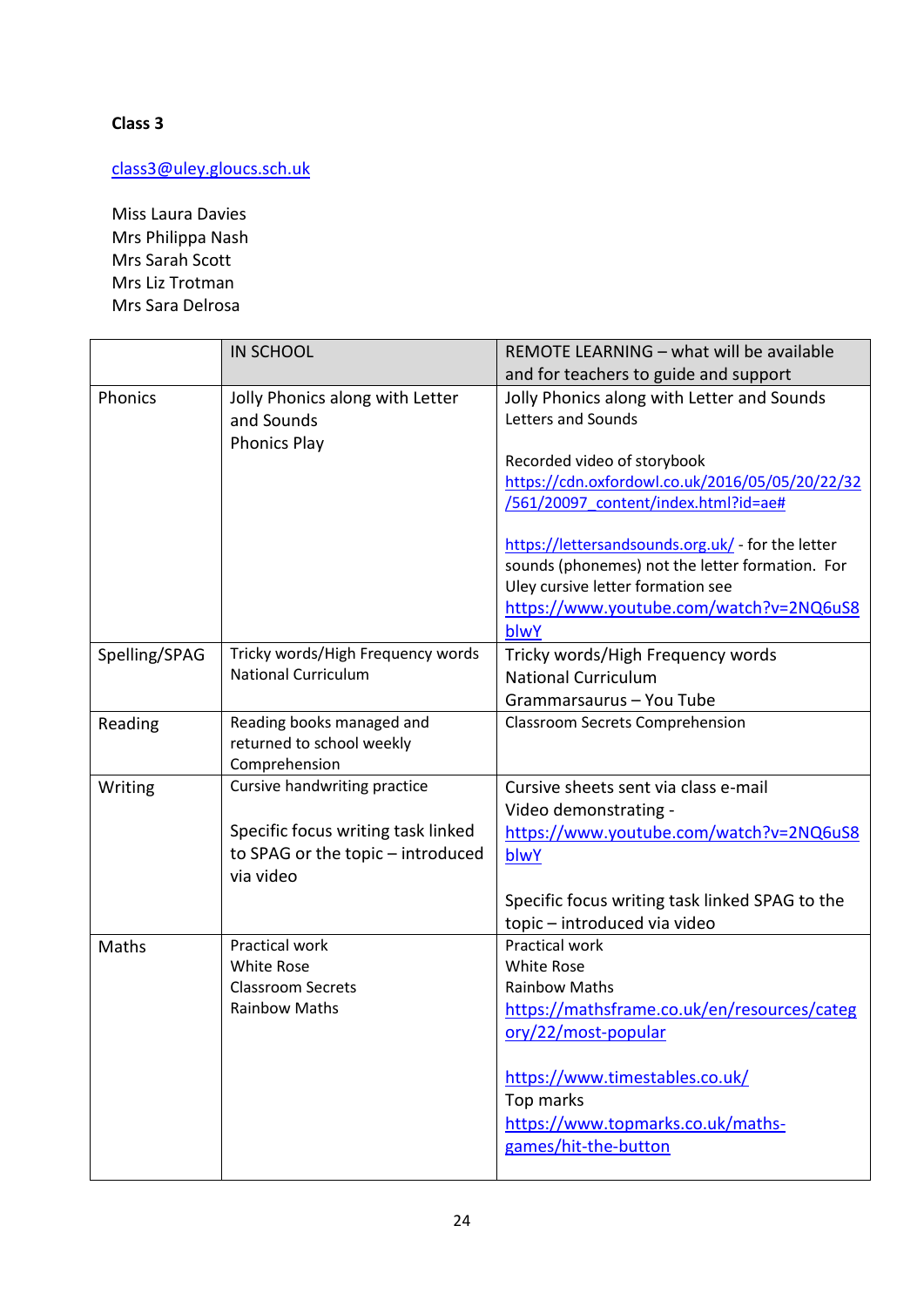| <b>Topic</b>                                                                                                   | Delivery of broad and balanced      | Delivery of broad and balanced curriculum -paper |  |  |
|----------------------------------------------------------------------------------------------------------------|-------------------------------------|--------------------------------------------------|--|--|
|                                                                                                                | curriculum -paper based and on-line | based and on-line (see long term Plan)           |  |  |
|                                                                                                                | (see long term Plan)                | <b>Explanations and guidance</b>                 |  |  |
|                                                                                                                |                                     | https://www.theschoolrun.com/                    |  |  |
| E-safety                                                                                                       | Rolling programme and on needs      | Think you know                                   |  |  |
|                                                                                                                | basis                               | https://www.thinkuknow.co.uk/parents/jessie      |  |  |
|                                                                                                                |                                     | -and-friends-videos/                             |  |  |
| Health and                                                                                                     | <b>SCARF</b> resources              | <b>SCARF At Home Resources</b>                   |  |  |
| wellbeing                                                                                                      |                                     | https://www.coramlifeeducation.org.uk/scarf/     |  |  |
|                                                                                                                | PE Rolling programme - National     | home-learning-unit-1                             |  |  |
|                                                                                                                | Curriculum                          |                                                  |  |  |
|                                                                                                                |                                     | Jump Start Jonny                                 |  |  |
|                                                                                                                |                                     | PE challenges                                    |  |  |
|                                                                                                                |                                     | Joe Wicks:                                       |  |  |
|                                                                                                                |                                     | https://www.youtube.com/playlist?list=PLyCL      |  |  |
|                                                                                                                |                                     | oPd4VxBuxu3sLztrvWFehzv-LnR2c                    |  |  |
|                                                                                                                |                                     | Cosmic kids yoga                                 |  |  |
|                                                                                                                |                                     | https://cosmickids.com/                          |  |  |
| Worship                                                                                                        | Daily worship                       | Tasks set on activities map                      |  |  |
| <b>SEN</b>                                                                                                     | Intervention, My Plan/ + delivery   | Support to help parents with re-enforcing work   |  |  |
| <b>EHCP</b>                                                                                                    | Targets with support for TA         | Targets set by Teacher/TA                        |  |  |
| Please note that a balanced level of work will be provided, and not all areas will be covered daily or weekly. |                                     |                                                  |  |  |
| Resources suggested maybe adjusted to those found more suitable or appropriate at the time.                    |                                     |                                                  |  |  |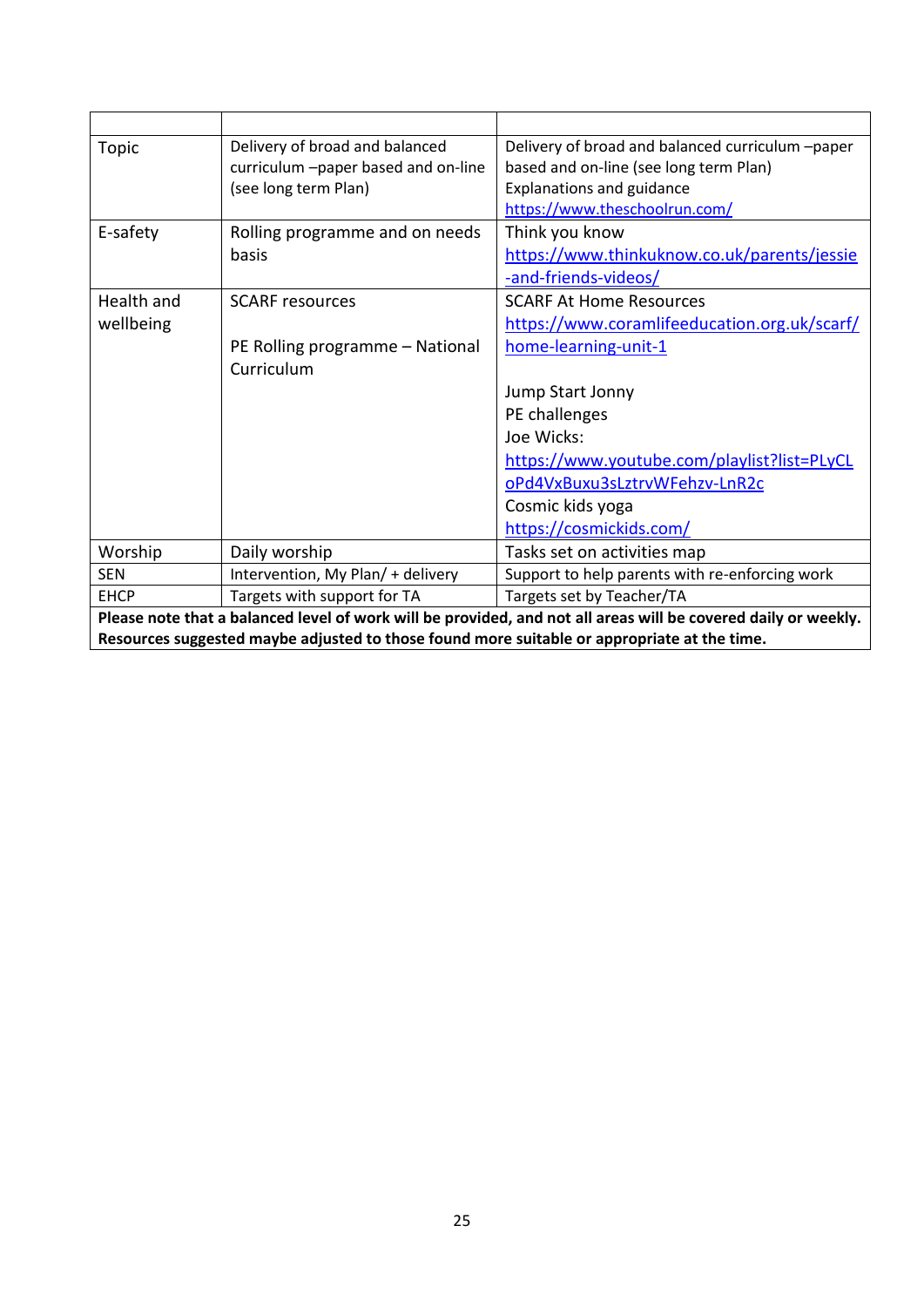[class4@uley.gloucs.sch.uk](mailto:class4@uley.gloucs.sch.uk)

Miss Lizzie Walker Mrs Bonny Dance Mrs Tina Pugh

Mrs Liz Trotman Mrs Sara Delrosa

|                                         | <b>IN SCHOOL</b>                                                                                 | REMOTE LEARNING - what will be available and for                                                                                                                                                                                                                                                                                                   |
|-----------------------------------------|--------------------------------------------------------------------------------------------------|----------------------------------------------------------------------------------------------------------------------------------------------------------------------------------------------------------------------------------------------------------------------------------------------------------------------------------------------------|
|                                         |                                                                                                  | teachers to guide and support                                                                                                                                                                                                                                                                                                                      |
| Spelling,<br>Punctuation<br>and Grammar | <b>Statutory spellings</b><br><b>National Curriculum</b>                                         | Weekly spelling pattern to focus on<br>$\bullet$<br>Weekly homophone practise linked to<br>$\bullet$<br>statutory homophone list<br>National curriculum Statutory spelling practise                                                                                                                                                                |
|                                         |                                                                                                  | Useful resources:                                                                                                                                                                                                                                                                                                                                  |
|                                         |                                                                                                  | https://www.spellzone.com/                                                                                                                                                                                                                                                                                                                         |
|                                         |                                                                                                  | Grammar, Punctuation practise:<br>Grammar/Punctuation focus once a week<br>Grammar activity to complete included within<br>$\bullet$<br>the English sequence of work, using resources<br>such as /Classroom secrets/BBC Bitesize                                                                                                                   |
| Reading                                 | Reading books managed and<br>returned to school weekly<br><b>Guided reading</b><br>Comprehension | Reading comprehension task included within<br>$\bullet$<br>English lessons<br>Individual reading practise - book review tasks<br>$\bullet$<br>to complete/recommendations for a friend                                                                                                                                                             |
| Writing                                 | Specific focus writing task<br>linked to SPAG or the<br>topic - introduced via<br>video          | English structure to be linked to a writing focus<br>$\bullet$<br>Writing focus for the week linked to topic<br>$\bullet$<br>Big write/writing task to complete at end of<br>$\bullet$<br>the week using the SPAG focus taught and<br>practised.                                                                                                   |
| Maths                                   | Practical work<br><b>White Rose</b><br><b>Classroom Secrets</b><br><b>Rainbow Maths</b>          | White rose - sequence of learning and activities to<br>$\bullet$<br>complete<br>Multiplication practise linked to targeted<br>multiplication tables using multiplication resources<br>- 'Hit the button' Times table games<br>Rainbow Maths practise - available on school<br>website<br>Purple mash tasks set when needed to match<br>Maths topic |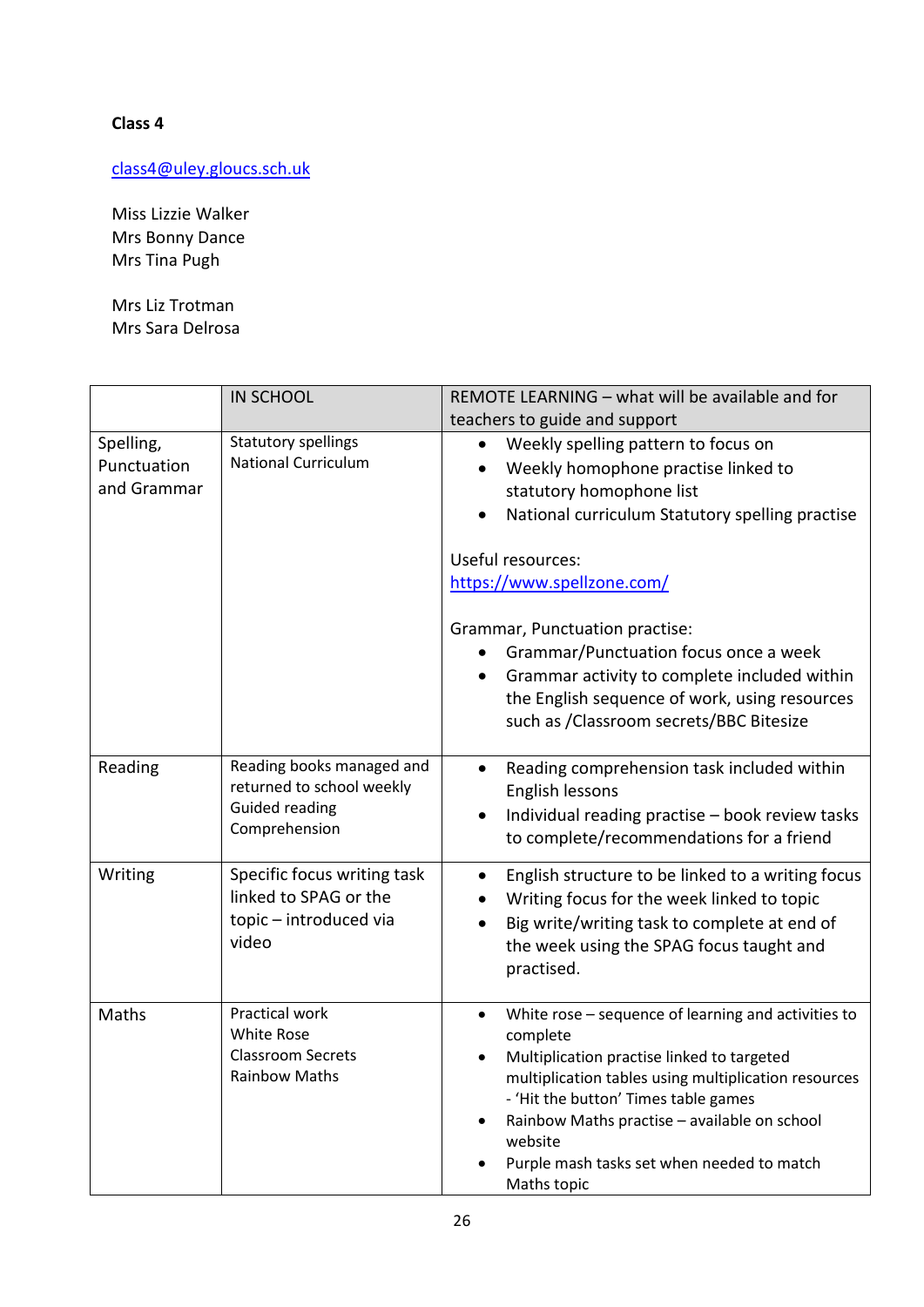|                                                                                                                |                                                                                                  | Arithmetic practise<br>$\bullet$<br>Use of Mathletics to support children's learning<br>throughout the week.                                          |
|----------------------------------------------------------------------------------------------------------------|--------------------------------------------------------------------------------------------------|-------------------------------------------------------------------------------------------------------------------------------------------------------|
|                                                                                                                |                                                                                                  | Parent Maths pack available on school website to support<br>Maths learning at home:<br>https://www.uleyprimary.co.uk/the-curriculum/maths/            |
|                                                                                                                |                                                                                                  | Maths games for children to practise Maths:<br>https://mathsframe.co.uk/en/resources/category/22/most<br>-popular<br>https://www.timestables.co.uk/   |
| <b>Topic</b>                                                                                                   | Delivery of broad and<br>balanced curriculum -paper<br>based and on-line (see long<br>term Plan) | Delivery of broad and balanced curriculum -paper based<br>and on-line (see long term Plan)                                                            |
| E-safety                                                                                                       | Rolling programme and on<br>needs basis                                                          | Purple mash task set linked to coding and E-safety<br>$\bullet$<br>E-safety tasks part of activities web                                              |
| Health and<br>wellbeing                                                                                        | <b>SCARF resources</b>                                                                           | <b>SCARF At Home Resources</b><br>https://www.coramlifeeducation.org.uk/scarf/home-<br>learning-unit-1                                                |
|                                                                                                                | PE Rolling programme -<br><b>National Curriculum</b>                                             | Jump Start Jonny activities<br>PE challenges: Joe Wicks:<br>$\bullet$<br>https://www.youtube.com/playlist?list=PLyCL<br>oPd4VxBuxu3sLztrvWFehzv-LnR2c |
| Worship                                                                                                        | Daily worship                                                                                    | Tasks set on activities map                                                                                                                           |
| <b>SEN</b>                                                                                                     | Intervention, My Plan/+<br>delivery                                                              | Support to help parents with re-enforcing work                                                                                                        |
| <b>EHCP</b>                                                                                                    | Targets with support for TA                                                                      | Targets set by Teacher/TA                                                                                                                             |
| Please note that a balanced level of work will be provided, and not all areas will be covered daily or weekly. |                                                                                                  |                                                                                                                                                       |
| Resources suggested maybe adjusted to those found more suitable or appropriate at the time.                    |                                                                                                  |                                                                                                                                                       |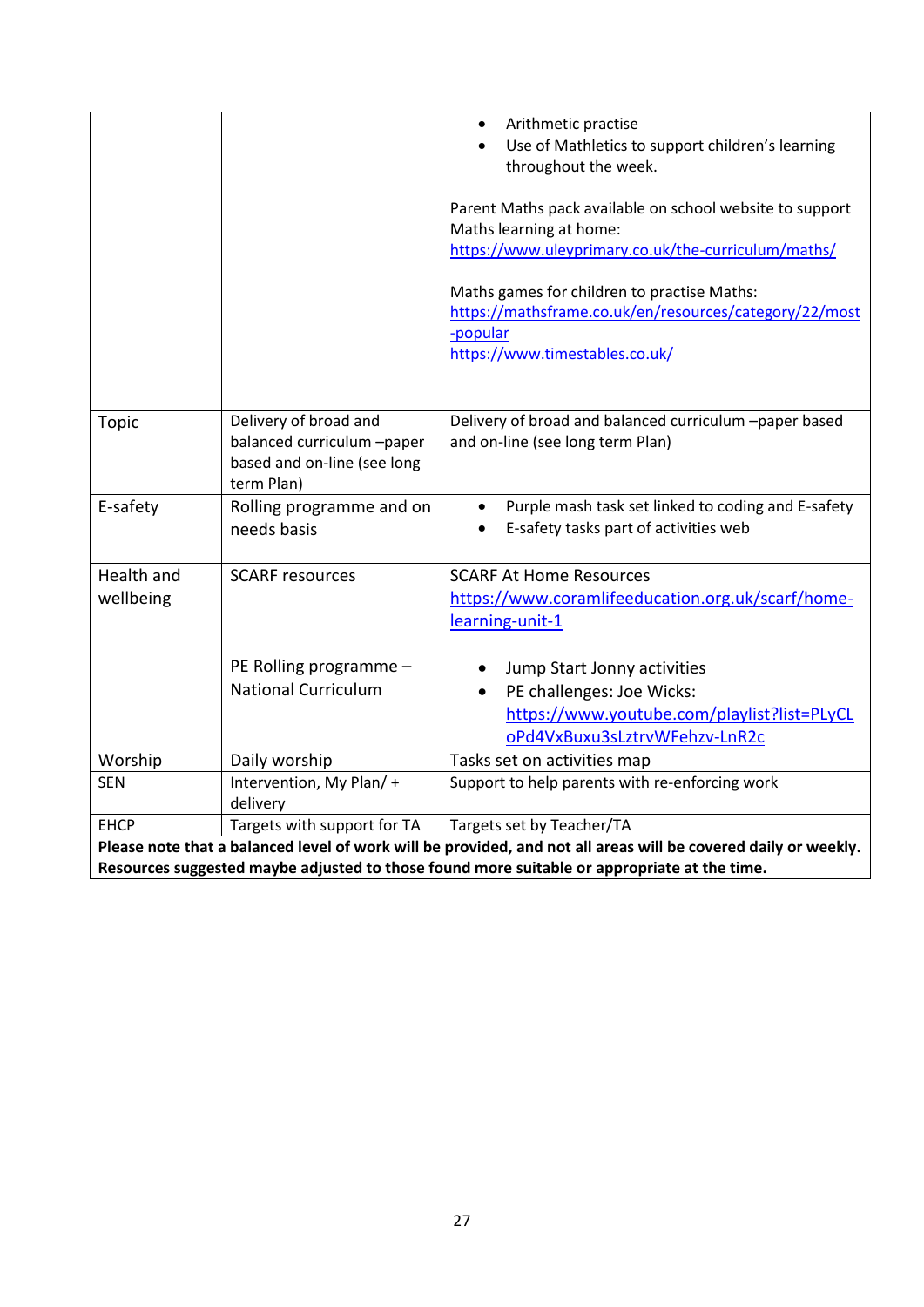# **Code of Conducts**

# **January 2021**

#### **Code of Conduct for online activities when using Microsoft TEAMS and School Emails**

#### **Staff**

- Ensure that the time and date is predetermined and communicated to parents.
- Ensure that you are in a suitable place this may be in school or at home with minimal noise and away from other people.
- If conducting activities/wellbeing sessions from home, ensure that another staff member can be virtually present. No staff are expected to conduct a virtual session from home alone. If another member of staff cannot be present, then the session will be recorded.
- Contact children at the arranged time and date only. This will be agreed beforehand and if it needs to be changed, will be agreed through parents.
- Contact children through agreed channel only Microsoft Teams and the child's school email address and the class email address. The class email address will be monitored regularly.
- Wear appropriate clothing for the session in line with the usual staff code of conduct.
- No pictures or videos are to be taken during the session.
- Be aware of any tabs open on your browser if sharing screen.
- Please remove any distractions such as mobile phones and pets.
- Please ensure the session is ended as soon as it is indicated to do so.
- Staff to continue to promote the school's ethos and values for in school and out of school learning and to refer to the steps in the Behaviour Policy when required.
- Staff to inform the Head Teacher of any inappropriate comments/behaviour when online.
- Staff to let the Head Teacher know of any concerns around the level of engagement so that additional support can be put in place.

#### **Parents**

- Parents/carers should use their child's approved Uley School account.
- Please remove any distractions such as mobile phones and pets.
- Thoughts should be given to the background that can be viewed by everyone i.e. no personal photographs on display, conversations with family members taking place during sessions etc.
- Parents/carers should not record online interactions including taking screen shots. If a session is to be recorded then it is done so by the school staff.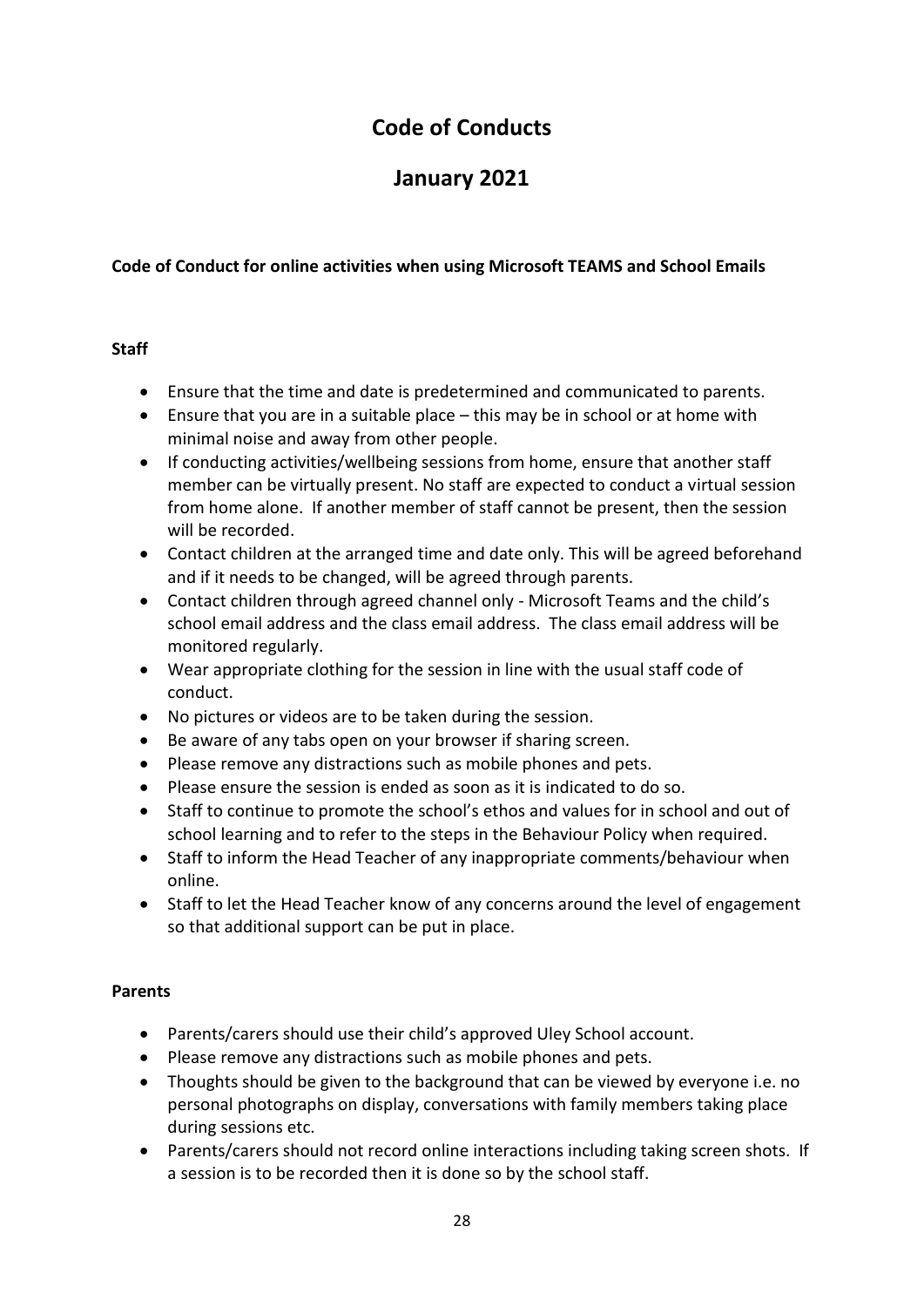- Parents should behave in a respectful, patient, polite and courteous manner at all times. This includes communicating with school staff either vias Teams, school emails or phone calls.
- If there are questions regarding Remote Education please politely ask the class teacher in the first instance.
- Please be present during live sessions. Please place yourselves in the background but ready to support your child should they need help.
- Please ensure the session is ended as soon as it is indicated to do so and do not stay in the session after the teacher has left.
- If your child is unable to attend remote sessions, please email the class email from your child's email, and let the teacher know.

#### **Children**

- Make sure you are in a quiet room if possible during lessons so that we can hear you and you can focus.
- Please only use video calls when requested by the teacher.
- Have a parent/carer nearby to lend a hand if needed.
- Please be appropriately dressed.
- Make sure you stick to the time.
- Do not contact teachers or staff this way other than at registration, wellbeing or activity time.
- Please do not record or screenshot the meeting. Your teacher may record lessons for safeguarding reasons and will only use the function within Microsoft Teams to do so. All participants will be informed when any recording is taking place.
- Please mute the microphone or turn the video off when requested.
- Be polite and always show good behaviour and respect.
- In a wellbeing session, we will only talk about things that you feel comfortable to talk about. We might ask about how you are feeling just like we would do in a session at school. Everything we talk about will stay private but if you tell us something that worries us, we will have to tell someone else.
- Remember these 'lessons' are between teachers and Children ONLY. If parents wish to contact the school they should do so through the school admin email or school phone number.
- Children are aware that Microsoft Teams is a closed school system and only accessible via your school Office365 account and should therefore not invite any guests from outside the class or school to join the system through the misuse of login details.
- Keep your username and password private and never share them with anyone else.
- Only use your own login details (the one given by the school).
- Follow the teacher instructions.
- Please be respectful and polite when you send messages to others.
- Tell an adult if you see/hear/read anything that makes your feel uncomfortable.
- Only send nice or kind messages.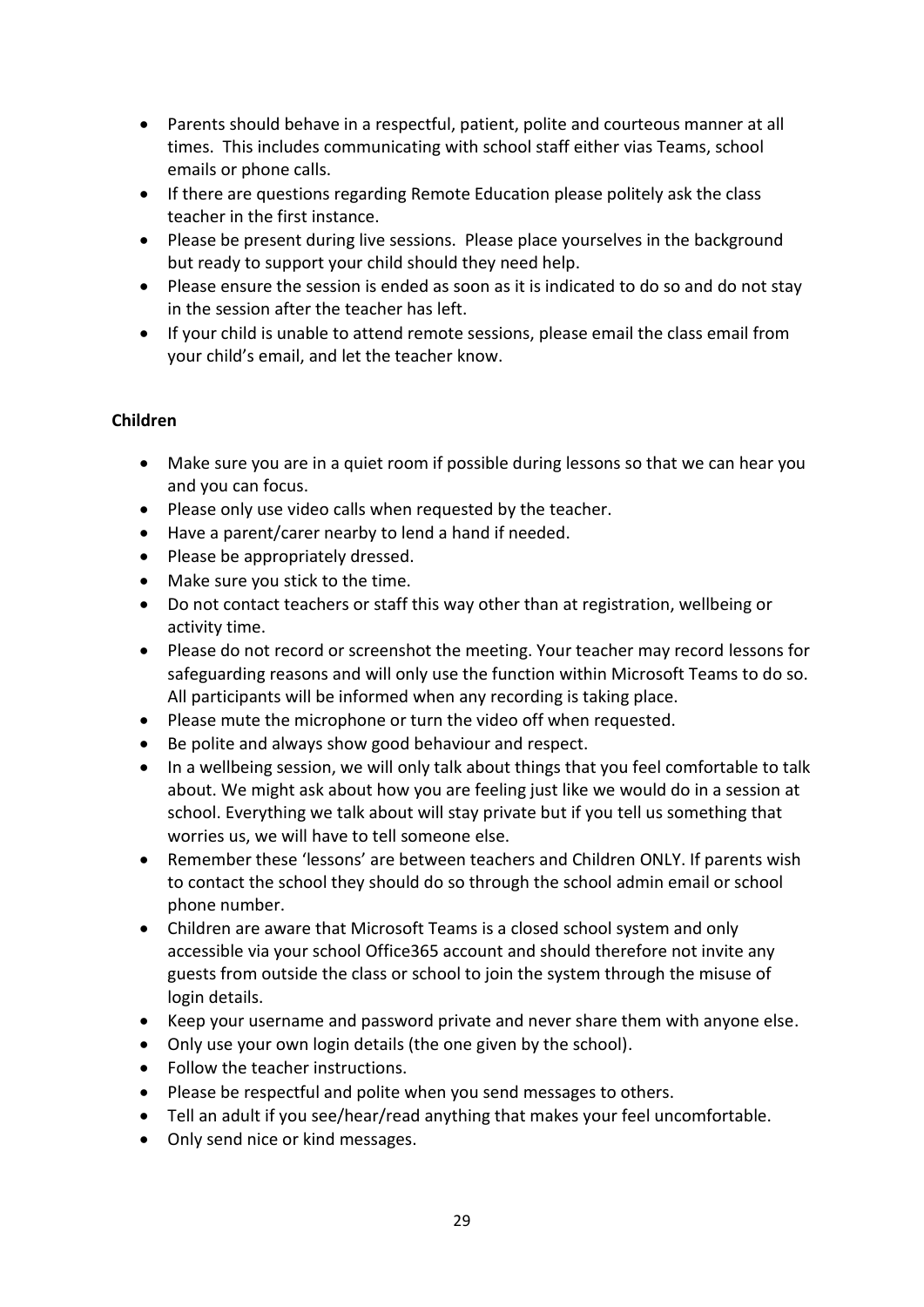- When online with the teacher and other children, please only comment in the class channels when prompted or in relation to the activity. Please do not start communicating with fellow classmates and sending emoji's; everyone can see them and it can become disruptive to the session.
- Microsoft Teams and school emails are to be used at appropriate times during the day e.g. not late at night.
- Please do not eat during sessions, by all means have a drink but be careful not to spill it on your device – check with your parents first!
- If you feel you need to leave the meeting, or someone at homes asks you to, then please do so. We'll check in when we can to make sure everything is ok or send an email from your school email.
- Please ensure the session is ended as soon as it is indicated to do so and do not stay in the session after the teacher has left.
- Please do not start individual live sessions on teams, which have not be set up by the teacher. Teams is to be used for an educational purpose.

#### **Code of Conduct for School**

#### **Uley School will:**

- Create an environment which has been risk assessed in response to the COVID-19 infection;
- Adhere to the social distancing rules as set out by the government as much as we reasonably can;
- Provide a broad and balanced curriculum that focuses on the needs of your child's well-being, mental health and supports key knowledge and skills in maths and literacy
- Contact parents/carers if your child displays symptoms of COVID-19;
- Inform you if staff or children in your child's 'bubble' test positive for COVID-19 as this will mean your child need to self-isolate for 10 days.
- Continue our clear and consistent approach to rewards and sanctions for children as set out in our Behaviour Policy as well the expectations outlines in this agreement;
- Communicate between home and school through notices, newsletters, text, email and the school website.

#### **Code of Conduct for Parents/Carers**

To help my child at school, I know and understand that:

 If my child, or anyone in my household, shows symptoms of COVID-19, I will not send them to school, we will self-isolate and I will get them tested. I will let the school